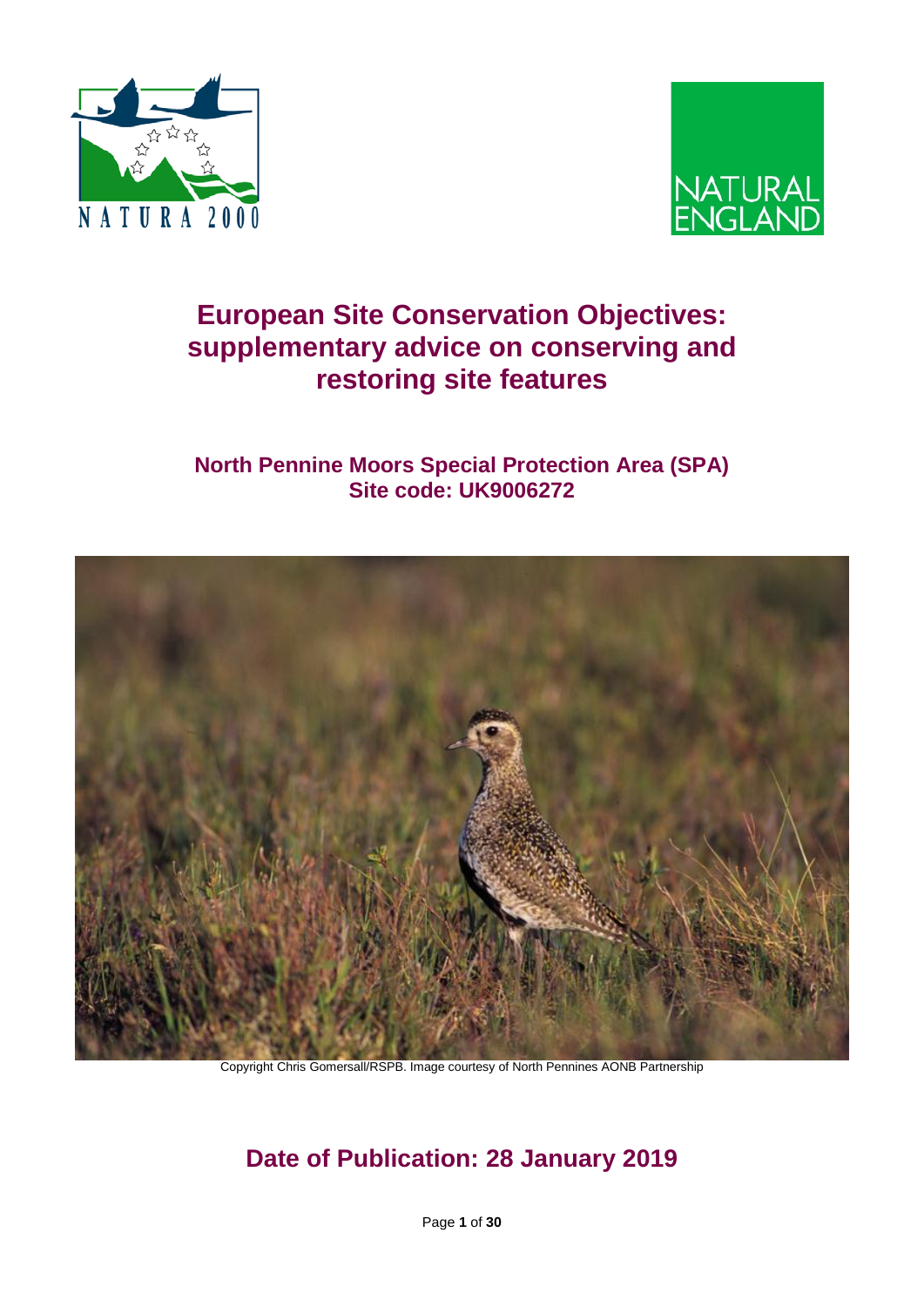## **About this document**

This document provides Natural England's supplementary advice for the European Site Conservation Objectives relating to North Pennine Moors SPA. This advice should therefore be read together with the SPA Conservation Objectives available [here.](http://publications.naturalengland.org.uk/publication/6079716435951616?category=4698884316069888)

This SPA overlaps with the North Pennine Moors SAC (Conservation Objectives available [here\)](http://publications.naturalengland.org.uk/publication/6361191412662272?category=4698884316069888) and with Moor House-Upper Teesdale SAC (Conservation Objectives available [here\)](http://publications.naturalengland.org.uk/publication/5889740972752896?category=4698884316069888).

You should use the Conservation Objectives, this Supplementary Advice and any case-specific advice given by Natural England, when developing, proposing or assessing an activity, plan or project that may affect this site.

This Supplementary Advice to the Conservation Objectives presents attributes which are ecological characteristics of the designated species and habitats within a site. The listed attributes are considered to be those that best describe the site's ecological integrity and which, if safeguarded, will enable the achievement of the Conservation Objectives. Each attribute has a target which is either quantified or qualitative depending on the available evidence. The target identifies as far as possible the desired state to be achieved for the attribute.

The tables provided below bring together the findings of the best available scientific evidence relating to the site's qualifying features, which may be updated or supplemented in further publications from Natural England and other sources. The local evidence used in preparing this supplementary advice has been cited. The references to the national evidence used are available on request. Where evidence and references have not been indicated, Natural England has applied ecological knowledge and expert judgement. You may decide to use other additional sources of information.

In many cases, the attribute targets shown in the tables indicate whether the current objective is to 'maintain' or 'restore' the attribute. This is based on the best available information, including that gathered during monitoring of the feature's current condition. As new information on feature condition becomes available, this will be added so that the advice remains up to date.

The targets given for each attribute do not represent thresholds to assess the significance of any given impact in Habitats Regulations Assessments. You will need to assess this on a case-by-case basis using the most current information available.

Some, but not all, of these attributes can also be used for regular monitoring of the actual condition of the designated features. The attributes selected for monitoring the features, and the standards used to assess their condition, are listed in separate monitoring documents, which will be available from Natural England.

These tables do not give advice about SSSI features or other legally protected species which may also be present within the European Site.

**If you have any comments or queries about this Supplementary Advice document please contact your local Natural England adviser or email [HDIRConservationObjectivesNE@naturalengland.org.uk](mailto:HDIRConservationObjectivesNE@naturalengland.org.uk)**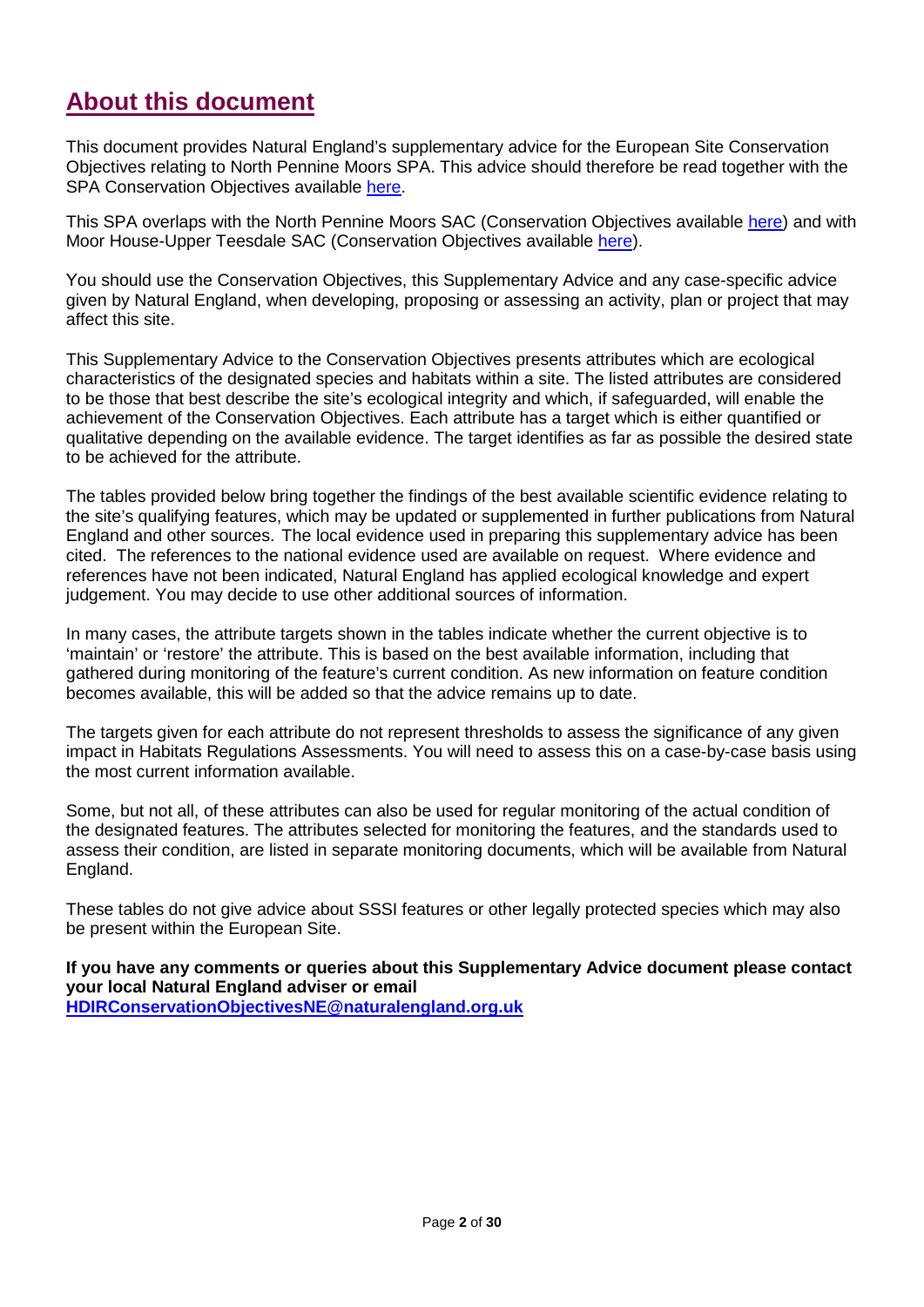# **About this site**

## **European Site information**

| <b>Name of European Site</b>                                                            | North Pennine Moors Special Protection Area (SPA)                                                                                                                                                                                                                                                                                                                                                                                                                                                                                                                                                                                                                                                                                                   |
|-----------------------------------------------------------------------------------------|-----------------------------------------------------------------------------------------------------------------------------------------------------------------------------------------------------------------------------------------------------------------------------------------------------------------------------------------------------------------------------------------------------------------------------------------------------------------------------------------------------------------------------------------------------------------------------------------------------------------------------------------------------------------------------------------------------------------------------------------------------|
| <b>Location</b>                                                                         | Cumbria, Durham, North Yorkshire and Northumberland.                                                                                                                                                                                                                                                                                                                                                                                                                                                                                                                                                                                                                                                                                                |
| <b>Site Map</b>                                                                         | The designated boundary of this site can be viewed here on the<br><b>MAGiC</b> website                                                                                                                                                                                                                                                                                                                                                                                                                                                                                                                                                                                                                                                              |
| <b>Designation Date</b>                                                                 | 09/02/2001                                                                                                                                                                                                                                                                                                                                                                                                                                                                                                                                                                                                                                                                                                                                          |
| <b>Qualifying Features</b>                                                              | See section below                                                                                                                                                                                                                                                                                                                                                                                                                                                                                                                                                                                                                                                                                                                                   |
| <b>Designation Area</b>                                                                 | 147,246.41ha                                                                                                                                                                                                                                                                                                                                                                                                                                                                                                                                                                                                                                                                                                                                        |
| <b>Designation Changes</b>                                                              | The North Pennine Moors includes and replaces Moor House<br>SPA, a site that was formerly subject to classification.                                                                                                                                                                                                                                                                                                                                                                                                                                                                                                                                                                                                                                |
| <b>Feature Condition Status</b>                                                         | Details of the feature condition assessments made at this site can<br>be found using Natural England's Designated Sites System                                                                                                                                                                                                                                                                                                                                                                                                                                                                                                                                                                                                                      |
| <b>Names of component Sites of</b><br><b>Special Scientific Interest</b><br>(SSSIs)     | <b>Allendale Moors SSSI</b><br><b>Appleby Fells SSSI</b><br>Arkengarthdale, Gunnerside and Reeth Moors SSSI<br>Bollihope, Pikestone, Eggleston and Woodland Fells SSSI<br><b>Bowes Moor SSSI</b><br><b>Cotherstone Moor SSSI</b><br>East Nidderdale Moors (Flamstone Pin - High Ruckles) SSSI<br><b>Geltsdale and Glendue Fells SSSI</b><br><b>Hexhamshire Moors SSSI</b><br>Lovely Seat - Stainton Moor SSSI<br><b>Lune Forest SSSI</b><br>Mallerstang and Swaledale Head SSSI<br>Moor House and Cross Fell SSSI<br>Muggleswick, Stanhope and Edmundbyers Commons and<br><b>Blanchland Moor SSSI</b><br><b>Upper Teesdale SSSI</b><br>West Nidderdale, Barden and Blubberhouses Moors SSSI<br>Whitfield Moor, Plenmeller and Ashholme Commons SSSI |
| <b>Relationship with other</b><br><b>European or International Site</b><br>designations | The North Pennine Moors SPA overlaps North Pennine Moors<br><b>SAC and Moor House-Upper Teesdale SAC</b><br>It is adjacent to North Pennine Dales Meadows SAC, Helbeck and                                                                                                                                                                                                                                                                                                                                                                                                                                                                                                                                                                          |
|                                                                                         |                                                                                                                                                                                                                                                                                                                                                                                                                                                                                                                                                                                                                                                                                                                                                     |

[Swindale Woods SAC](http://jncc.defra.gov.uk/protectedsites/sacselection/sac.asp?EUCode=UK0030167) and [Ox Close SAC](http://jncc.defra.gov.uk/protectedsites/sacselection/sac.asp?EUCode=UK0030234)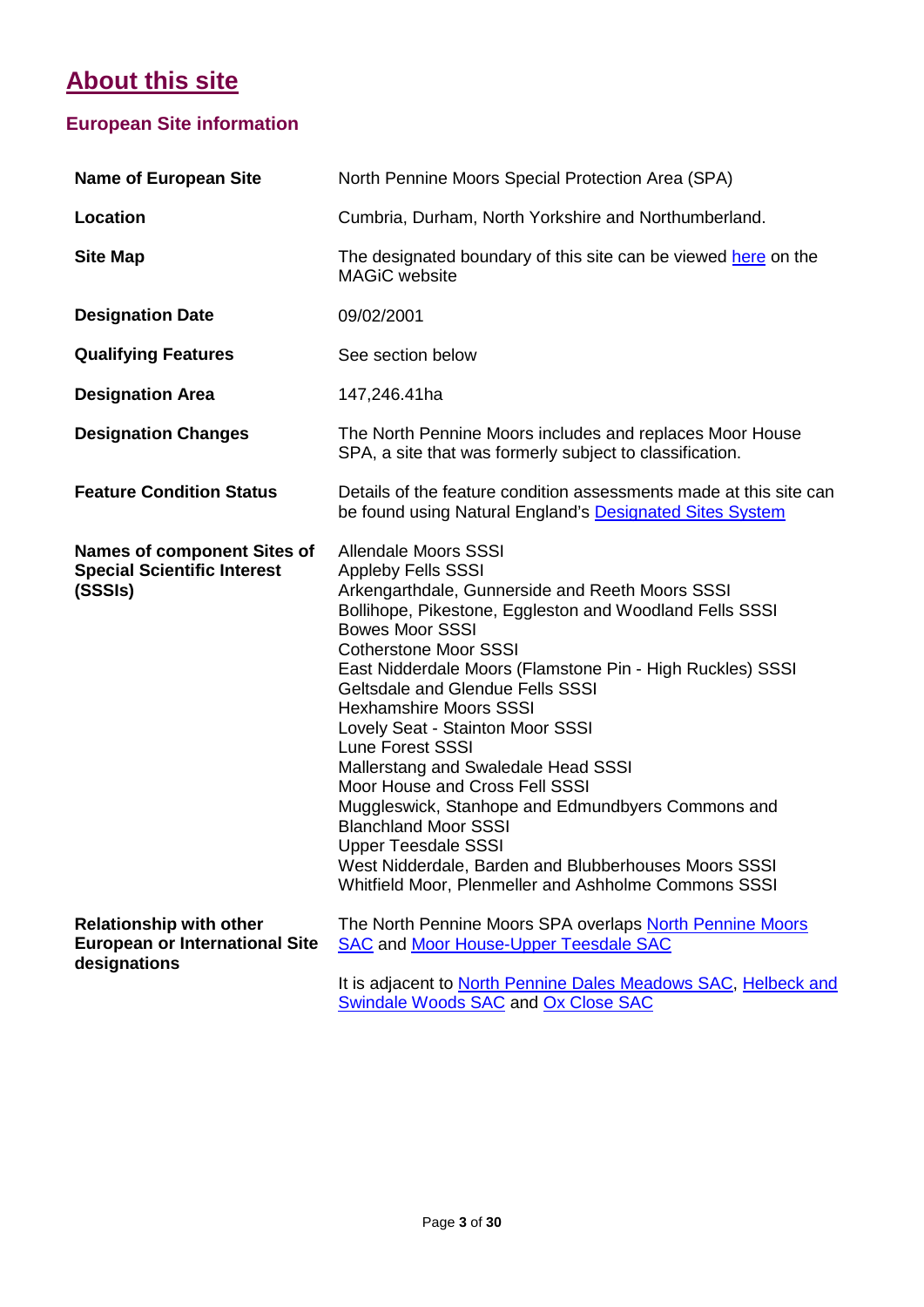### **Site background and geography**

The North Pennine Moor SPA includes parts of the Pennine moorland massif between the Tyne Gap (Hexham) and the Ribble - Aire corridor (Skipton). It encompasses extensive tracts of semi-natural moorland habitats, including upland heath and blanket bog.

Situated within the [North Pennines National Character Area](http://publications.naturalengland.org.uk/publication/5682293) (NCA), the SPA comprises some of the highest and most exposed moorlands in England. It is remote and has few settlements. Livestock grazing and driven grouse shooting are the dominant land use practices.

Peaty soils cover extensive areas of the higher ground and it is subject to high rainfall, low temperatures and strong winds in both winter and summer.

[Moor House-Upper Teesdale NNR](https://www.gov.uk/government/publications/durhams-national-nature-reserves/durhams-national-nature-reserves) lies in the heart of the SPA.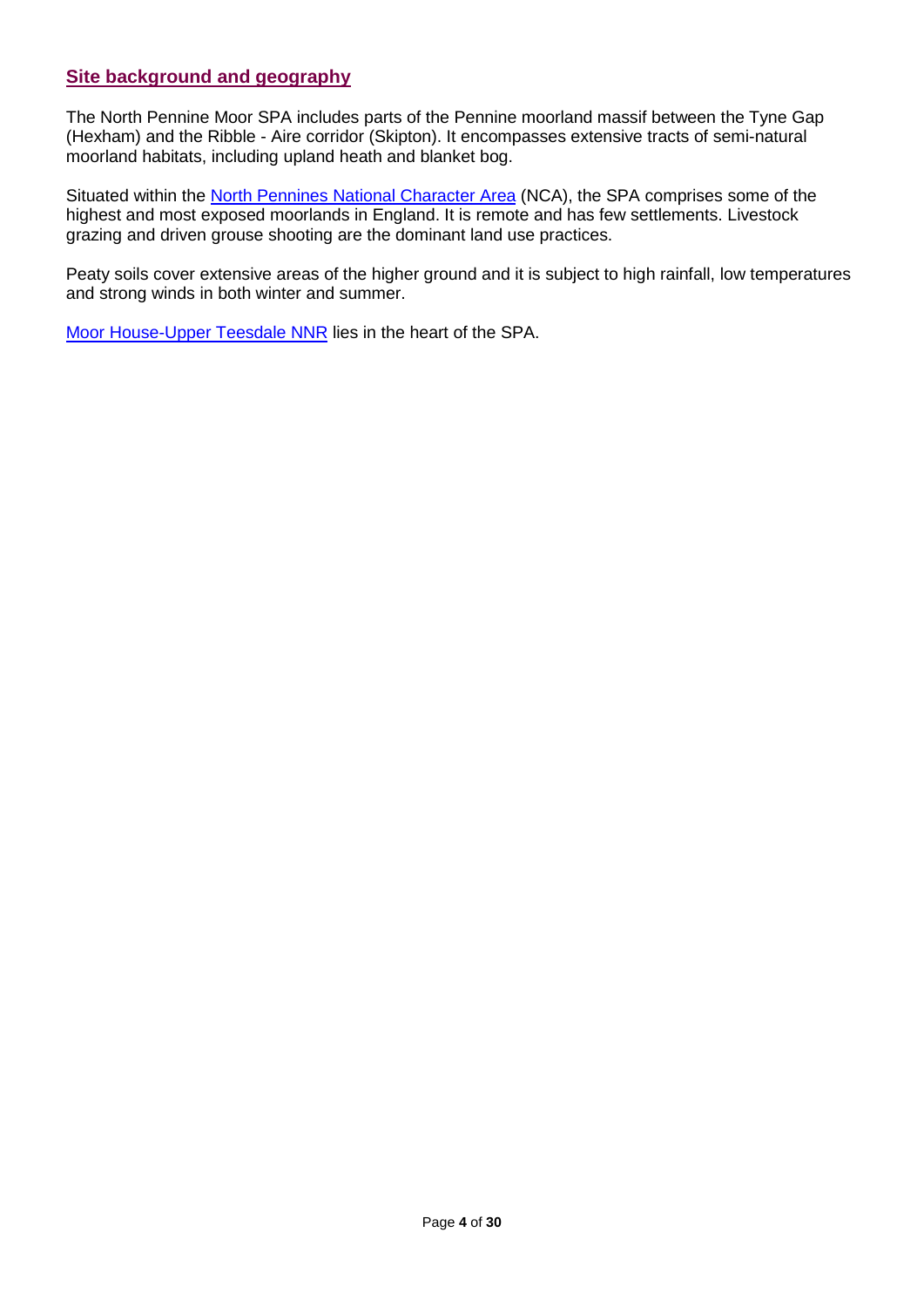# **About the qualifying features of the SPA**

The following section gives you additional, site-specific information about this SPA's qualifying features. These are the individual species of wild birds listed on Annex I of the Wild Birds Directive, and/or the individual regularly-occurring migratory species, and/or the assemblages (groups of different species occurring together) of wild birds for which the SPA was classified for.

### **Qualifying species listed in Annex I of the Wild Birds Directive:**

During the breeding season the SPA regularly supports:

### • **Golden plover** *Pluvialis apricaria*

At the time of SPA classification, the site was estimated to support 1,400 pairs representing at least 6.2% of the breeding population of Great Britain. This population estimate was based on habitat and breeding densities alone.

The 2005-2007 North Pennine Moors SPA survey (Shepherd, 2007) recorded 4,171 pairs of golden plover which represented 18.5% of the breeding population of Great Britain.

Golden plovers breed on heather moorland, blanket bog, acidic grassland and montane summits, where they prefer to nest on high, flat or gently sloping plateaux, away from the moorland edge. Adjacent pastures with abundant earthworms and crane-fly larvae are important for feeding adults, and chicks may be moved up to 2km or more to feed in marshy areas rich in invertebrate food*.* Flat or gently sloping ground (not exceeding 10°) is much preferred, where there are some raised places suitable as lookouts, and some blending of open patches with very sparse low vegetation with other areas providing partial cover (though still not tall enough to block a distant view).

Golden plover typically nest in a shallow scrape on the ground often hidden by moorland vegetation. Eggs are typically laid between April-mid-May and one brood is raised per year.

### • **Hen harrier** *Circus cyaneus*

At the time of the SPA classification, a DETR/JNCC Raptor Working Group survey in 1998 estimated that the site supported 11 pairs representing at least 2.2% of the breeding population in Great Britain. Surveys in 2006 recorded 2 hen harrier territories across the SPA.

The hen harrier has a strong association with heather-dominated habitat in England and nests are almost always sited so that the surrounding heather bushes provide cover and protection. Preferred breeding habitat is therefore upland moorland with a high percentage of heather cover, but birds may colonise young plantations if there is suitable ground. The species avoids acid grasslands, extensive mires and continuous high ground.

A clutch of 4-6 eggs is laid usually in May, and incubated mainly by the female for about 30 days. The chicks spend 30-40 days in the nest and are dependent on food brought in by the adult birds until they have learnt to hunt for themselves.

### • **Merlin** *Falco columbarius*

At the time of the SPA classification, surveys in 1993 and 1994 estimated that the site supported 136 pairs representing at least 10.5% of the breeding population in Great Britain. Surveys in 2006 recorded 65 merlin territories across the SPA.

Merlin breed on heather moorland, particularly in large blocks of old or long heather. They may also nest in trees.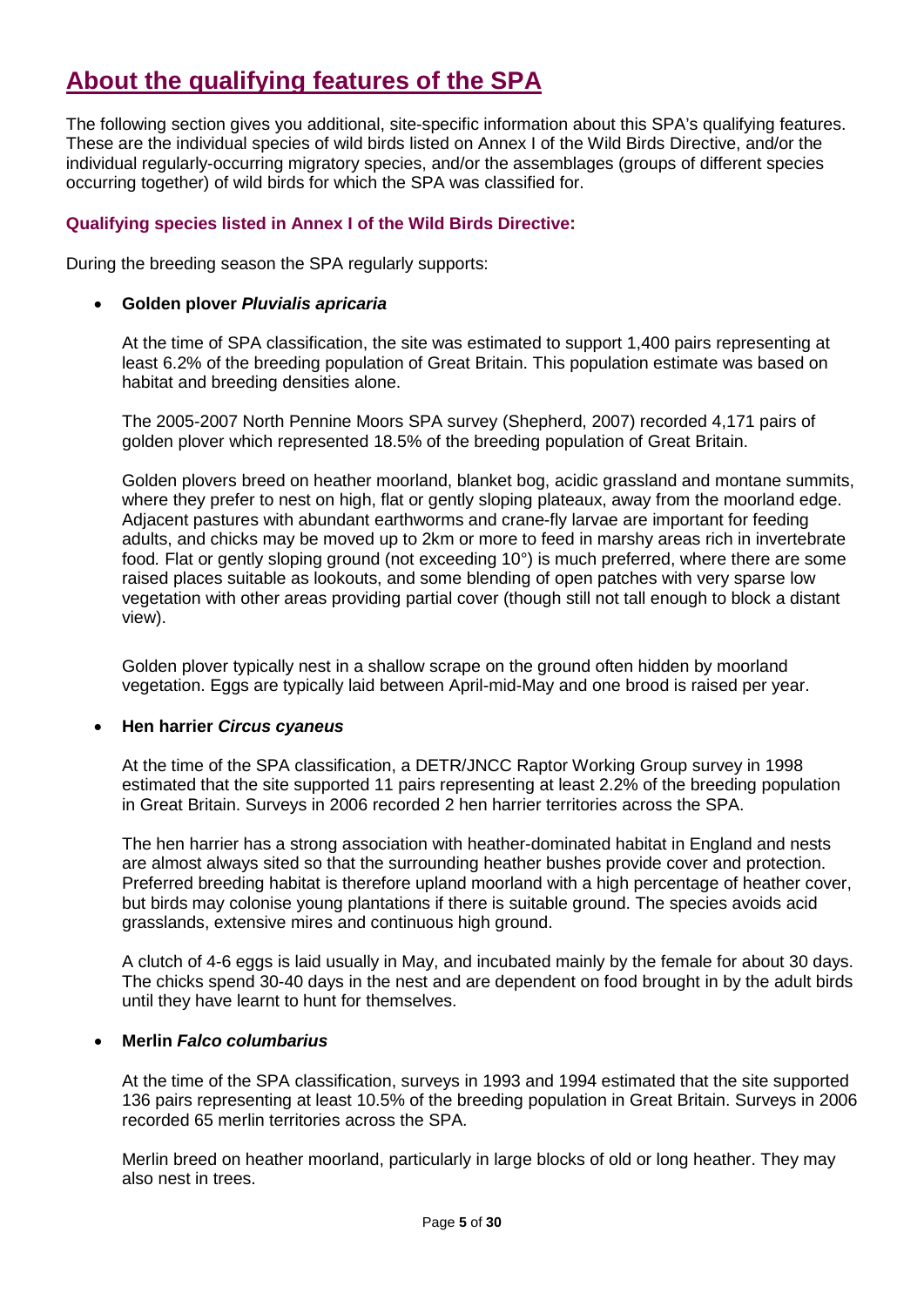### • **Peregrine** *Falco peregrinus*

At the time of its classification, the SPA supported 15 breeding pairs, representing at least 1.3% of the breeding population in Great Britain. Surveys in 2006 recorded 4 peregrine territories across the SPA.

Peregrine nest sites tend to be on inaccessible cliffs and rock faces or other habitats to which they have adapted locally such as steep banks.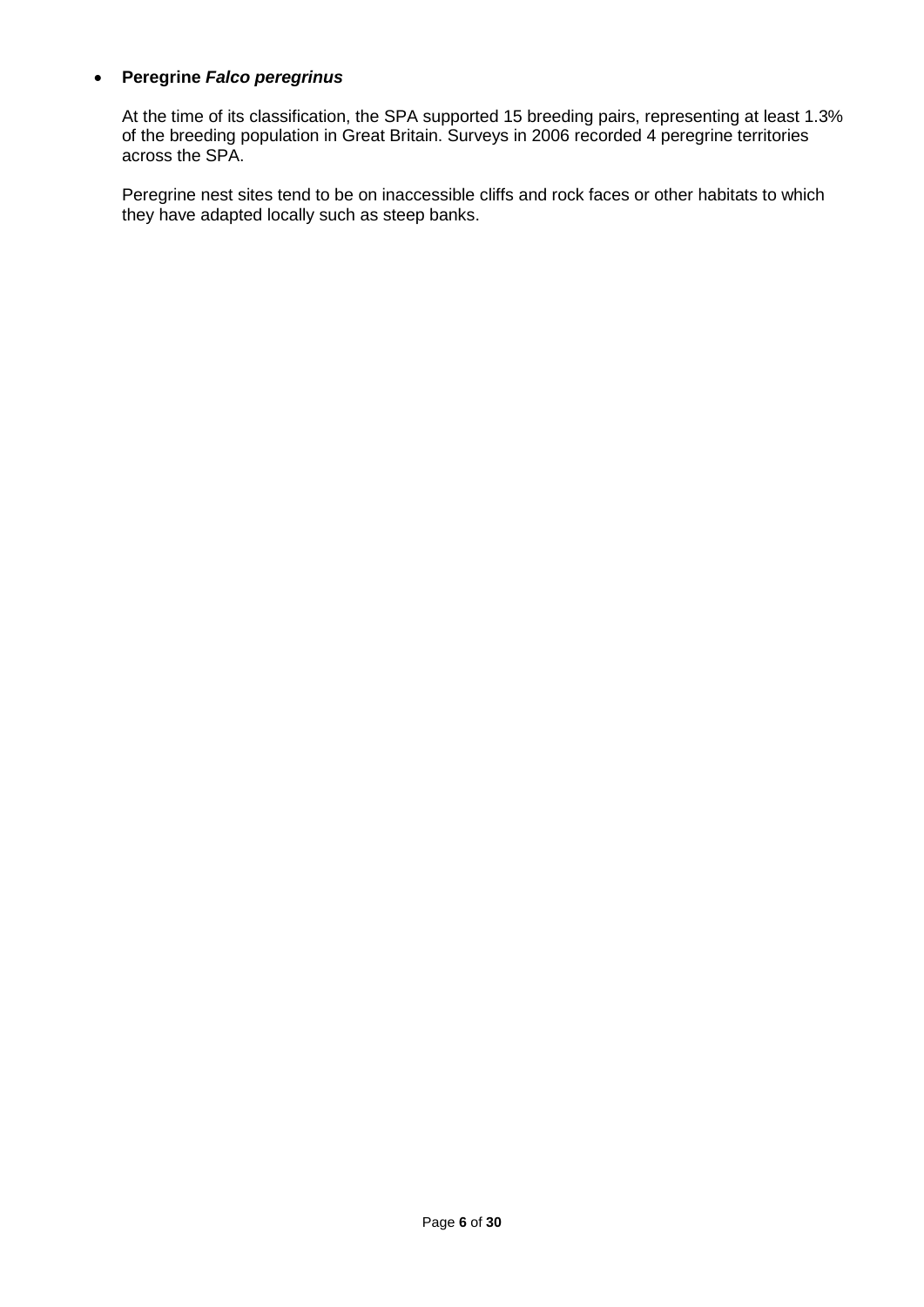## **Site-specific seasonality of qualifying SPA features**

The table below highlights in grey those months in which significant numbers of each mobile qualifying feature are most likely to be present at the SPA during a typical calendar year. This table is provided as a general guide only.

Unless otherwise indicated, the months shown below are primarily based on information relating to the general months of occurrence of the feature in the UK. Where site-based evidence is available and has been used to indicate below that significant numbers of the feature are typically present at this SPA outside of the general period, the site-specific references have been added to indicate this.

Applicants considering projects and plans scheduled in the periods highlighted in grey would benefit from early consultation with Natural England given the greater scope for there to be likely significant effects that require consideration of mitigation to minimise impacts to qualifying bird features during the principal periods of site usage by those features. The months which are *not* highlighted in grey are not ones in which the features are necessarily absent, rather that features may be present in less significant numbers in typical years. Furthermore, in any given year, features may occur in significant numbers in months in which typically they do not. Thus, applicants should not conclude that projects or plans scheduled in months not highlighted in grey cannot have a significant effect on the features. There may be a lower likelihood of significant effects in those months which nonetheless will also require prior consideration.

Any assessment of potential impacts on the features must be based on up-to-date count data and take account of population trends evident from these data and any other available information. Additional site-based surveys may be required.

| <b>Feature</b>           | <b>Season</b> | <b>Period</b> | Jan | Feb | <b>Mar</b> | Apr | <b>May</b> | Jun | Jul | Aug | <b>Sep</b> | Oct | <b>Nov</b> | <b>Dec</b> | Site-specific references<br>where available |
|--------------------------|---------------|---------------|-----|-----|------------|-----|------------|-----|-----|-----|------------|-----|------------|------------|---------------------------------------------|
| Golden plover   Breeding |               | Summer        |     |     |            |     |            |     |     |     |            |     |            |            | In/a                                        |
| Hen harrier              | Breeding      | Summer        |     |     |            |     |            |     |     |     |            |     |            |            | l n/a                                       |
| Merlin                   | Breeding      | Summer        |     |     |            |     |            |     |     |     |            |     |            |            | n/a                                         |
| Peregrine                | Breeding      | Summer        |     |     |            |     |            |     |     |     |            |     |            |            | In/a                                        |

Guide to terms:

**Breeding** – present on a site during the normal breeding period for that species

**Non-breeding** - present on a site outside of the normal breeding period for that species (includes passage and winter periods).

**Summer** – the period generally from April to July inclusive

**Passage** - the periods during the autumn and spring when migratory birds are moving between breeding areas and wintering areas. These periods are not strictly defined but generally include the months of July – October inclusive (autumn passage) and March – April inclusive (spring passage).

**Winter** - the period generally from November to February inclusive.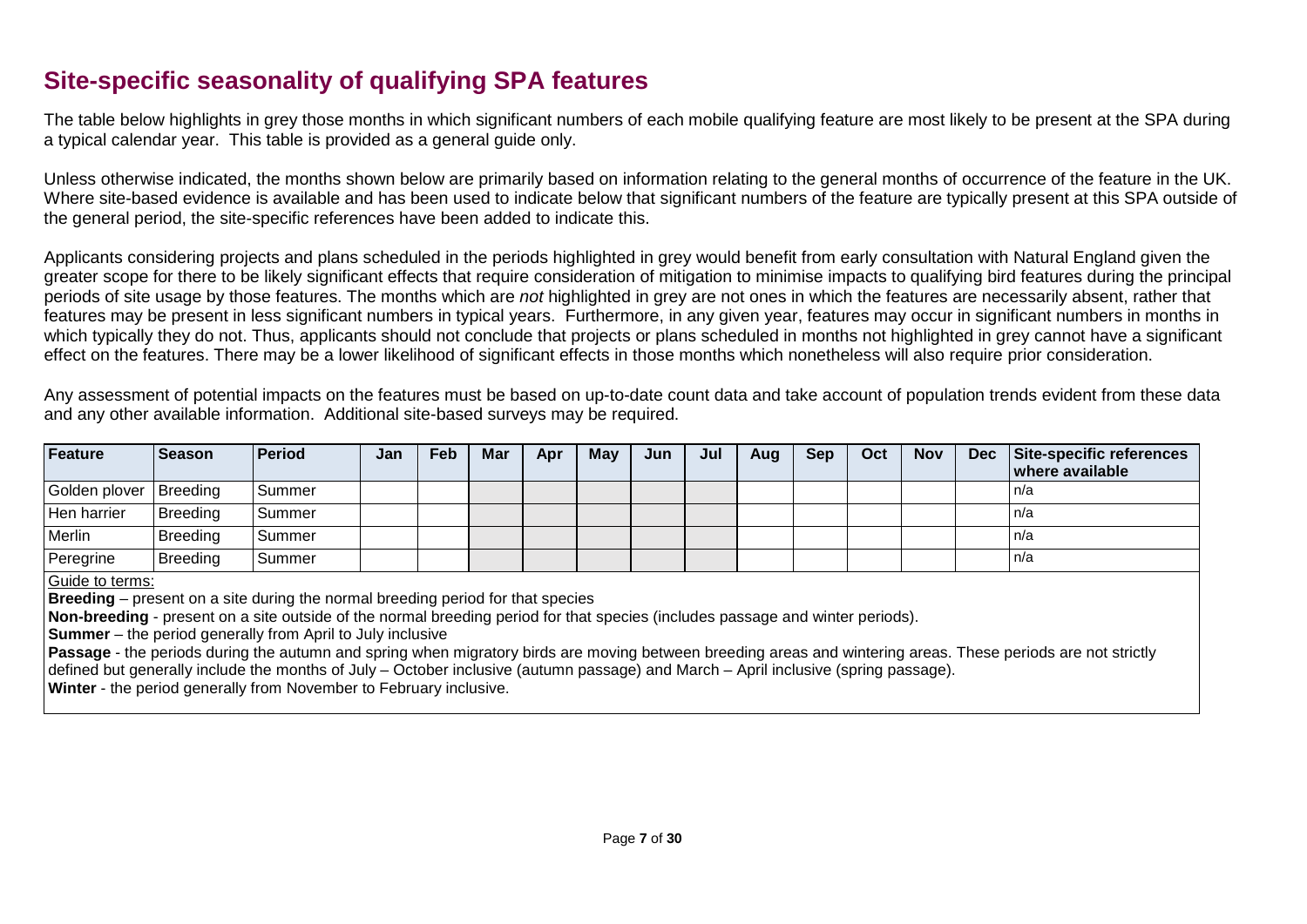| <b>Attributes</b>                                                                                   |                                 | <b>Targets</b>                                                                                                                                                                                                                        | <b>Supporting and Explanatory Notes</b>                                                                                                                                                                                                                                                                                                                                                                                                                                                                                                                                                                                                                                                                                                                                                                                         | <b>Sources of site-based</b>                                                                                                                                                      |
|-----------------------------------------------------------------------------------------------------|---------------------------------|---------------------------------------------------------------------------------------------------------------------------------------------------------------------------------------------------------------------------------------|---------------------------------------------------------------------------------------------------------------------------------------------------------------------------------------------------------------------------------------------------------------------------------------------------------------------------------------------------------------------------------------------------------------------------------------------------------------------------------------------------------------------------------------------------------------------------------------------------------------------------------------------------------------------------------------------------------------------------------------------------------------------------------------------------------------------------------|-----------------------------------------------------------------------------------------------------------------------------------------------------------------------------------|
|                                                                                                     |                                 |                                                                                                                                                                                                                                       |                                                                                                                                                                                                                                                                                                                                                                                                                                                                                                                                                                                                                                                                                                                                                                                                                                 | evidence (where                                                                                                                                                                   |
|                                                                                                     |                                 |                                                                                                                                                                                                                                       |                                                                                                                                                                                                                                                                                                                                                                                                                                                                                                                                                                                                                                                                                                                                                                                                                                 | available)                                                                                                                                                                        |
| <b>Supporting</b><br>habitat<br>(both within<br>and outside<br>the SPA):<br>function/<br>supporting | <b>Conservation</b><br>measures | Restore the management or<br>other measures (whether within<br>and/or outside the site boundary<br>as appropriate) necessary to<br>restore the structure, function<br>and/or the supporting processes<br>associated with breeding Hen | Active and ongoing conservation management is often needed to<br>protect, maintain or restore this feature at this site. Other measures<br>may also be required, and in some cases, these measures may apply<br>to areas outside of the designated site boundary in order to achieve this<br>target. Further details about the necessary conservation measures for<br>this site can be provided by Natural England. This information will<br>typically be found within, where applicable, supporting documents such                                                                                                                                                                                                                                                                                                             | NATURAL ENGLAND.<br>2014. Site Improvement<br>Plan: North Pennines<br>Group. Available from:<br>http://publications.natural<br>england.org.uk/publicatio<br>n/6534899699810304?ca |
| process                                                                                             |                                 | Harrier and its supporting<br>habitats.                                                                                                                                                                                               | as Natura 2000 Site Improvement Plan, Site Management Strategies or<br>Plans, the Views about Management Statement for the underpinning<br>SSSI and/or management agreements.<br>Work is ongoing to address a range management issues (where they<br>exist). The North Pennines Group Site Improvement Plan includes a<br>range of measures to restore the structure and function of supporting<br>habitats such as restoring peat-forming conditions, reducing grazing<br>pressure where it is causing damage and the cessation of rotational<br>burning on blanket bog.                                                                                                                                                                                                                                                       | tegory=62803984473128<br>96                                                                                                                                                       |
| <b>Supporting</b><br>habitat<br>(within the<br>SPA):<br>predation                                   | <b>Predation</b>                | Restrict the predation of and<br>disturbance to breeding Hen<br>Harriers caused by native and<br>non-native predators.                                                                                                                | This will ensure that breeding productivity (number of chicks per pair)<br>and survival are sustained at rates that maintain or restore the<br>abundance of the feature. Impacts on breeding productivity can result<br>directly from predation of eggs, chicks, juveniles and adults, and also<br>from significant disturbance.<br>The presence of predators can influence bird behaviours, such as<br>abandonment of nest sites or reduction of effective feeding. Where<br>evidence suggests predator management is required, measures can<br>include their exclusion through fencing and scaring, habitat<br>improvements (e.g. re-wetting) or by direct control. Any such measures<br>must consider the legal protection of some predators, as well as the<br>likely effects of such control on other qualifying features. |                                                                                                                                                                                   |
| <b>Breeding</b><br>population                                                                       | <b>Population</b><br>abundance  | Restore the size of the breeding<br>Hen Harrier population within<br>the SPA to a level which is<br>consistently above 11 pairs,<br>whilst avoiding deterioration<br>from its current level as                                        | This will sustain the site's population and help ensure that it contributes<br>to a viable local, national and bio-geographic population. Due to the<br>mobility of birds and the dynamic nature of population change, the<br>target-value given for the abundance of this feature is considered to be<br>the minimum standard for conservation/restoration measures to<br>achieve.                                                                                                                                                                                                                                                                                                                                                                                                                                             | Please note that<br>requests for sensitive<br>information, such as<br>hen harrier locations,<br>will be declined.                                                                 |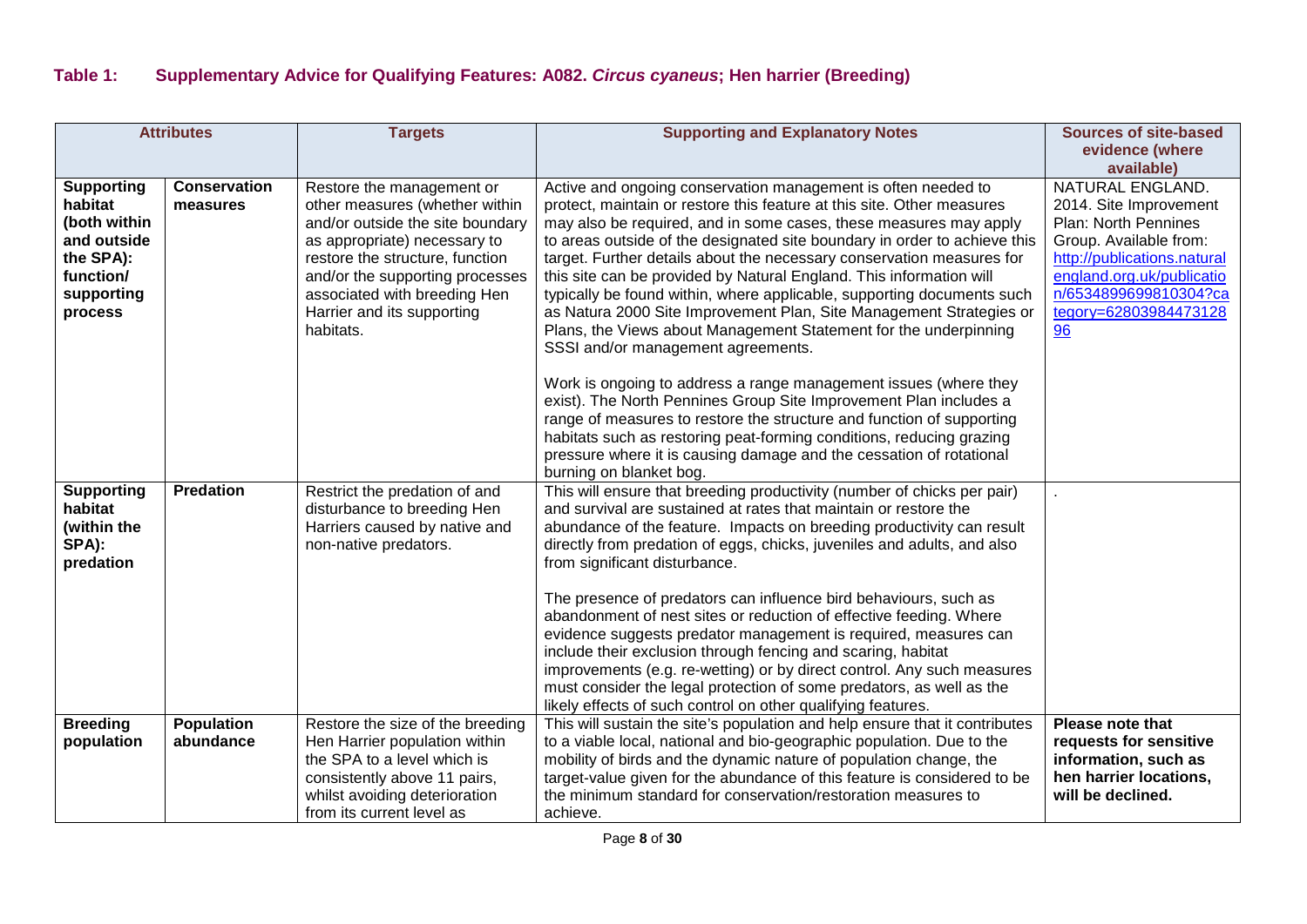| <b>Attributes</b> | <b>Targets</b>               | <b>Supporting and Explanatory Notes</b>                                     | <b>Sources of site-based</b>                    |
|-------------------|------------------------------|-----------------------------------------------------------------------------|-------------------------------------------------|
|                   |                              |                                                                             | evidence (where                                 |
|                   |                              |                                                                             | available)                                      |
|                   | indicated by the latest mean |                                                                             | <b>DURHAM UPLAND BIRD</b>                       |
|                   | peak count or equivalent.    | This minimum-value may be revised where there is evidence to show           | STUDY GROUP. 2018.                              |
|                   |                              | that a population's size has significantly changed as a result of natural   | <b>Upland SSSIs in County</b>                   |
|                   |                              | factors or management measures and has been stable at or above a            | Durham - Assessment of                          |
|                   |                              | new level over a considerable period. The values given here may also        | <b>Current Status of Bird</b>                   |
|                   |                              | be updated in future to reflect any strategic objectives which may be set   | Assemblages. Report to                          |
|                   |                              | at a national level for this feature.                                       | Natural England.                                |
|                   |                              |                                                                             | Unpublished report.                             |
|                   |                              | Given possible fluctuations in numbers over time, any impact-               | (Available from Natural                         |
|                   |                              | assessments should focus on the current abundance of the site's             | England on request).                            |
|                   |                              | population, as derived from the latest known or estimated level             |                                                 |
|                   |                              | established using the best available data. This advice accords with the     | FIELDING, A.,                                   |
|                   |                              | obligation to avoid deterioration of the site or significant disturbance of | HAWORTH, P.,                                    |
|                   |                              | the species for which the site is classified, and seeks to avoid plans or   | WHITFIELD, P.,                                  |
|                   |                              | projects that may affect the site giving rise to the risk of deterioration. | MCLEOD, D. & RILEY,                             |
|                   |                              | Similarly, where there is evidence to show that a feature has historically  | H. 2011. A Conservation                         |
|                   |                              | been more abundant than the stated minimum target and its current           | Framework for Hen                               |
|                   |                              | level, the ongoing capacity of the site to accommodate the feature at       | Harriers in the United                          |
|                   |                              | such higher levels in future should also be taken into account (see         | Kingdom. JNCC Report<br>No.441. Available from: |
|                   |                              | estimated potential population above)                                       | http://jncc.defra.gov.uk/pd                     |
|                   |                              | A JNCC study in 2011 (Fielding et al., 2011) estimated that the             | f/jncc441.pdf                                   |
|                   |                              | potential breeding population of breeding hen harrier in England (based     |                                                 |
|                   |                              | on habitat suitability etc.) was 323-340 pairs, suggesting that this SPA    | HOLT, C., MASON, N &                            |
|                   |                              | could support more.                                                         | KIRBY, J. 2018. Data                            |
|                   |                              |                                                                             | review for North Pennine                        |
|                   |                              | Maintaining or restoring bird abundance depends on the suitability of       | Moors SPA and                                   |
|                   |                              | the site. However, factors affecting suitability can also determine other   | constituent SSSIs. Report                       |
|                   |                              | demographic rates of birds using the site including survival (dependent     | to Natural England.                             |
|                   |                              | on factors such as body condition which influences the ability to breed     | Unpublished report.                             |
|                   |                              | or make foraging and / or migration movements) and breeding                 | (Available from Natural                         |
|                   |                              | productivity. Adverse anthropogenic impacts on either of these rates        | England on request).                            |
|                   |                              | may precede changes in population abundance (e.g. by changing               |                                                 |
|                   |                              | proportions of birds of different ages) but eventually may negatively       | NATURAL ENGLAND.                                |
|                   |                              | affect abundance. These rates can be measured/estimated to inform           | 2008. A future for the                          |
|                   |                              | judgements of likely impacts on abundance targets.                          | Hen Harrier in England?                         |
|                   |                              |                                                                             | Available from:                                 |
|                   |                              | There is compelling evidence that illegal persecution continues to limit    | http:publications.naturale                      |
|                   |                              | hen harrier recovery in England (Natural England, 2008).                    | ngland.org.uk%2Ffile%2F                         |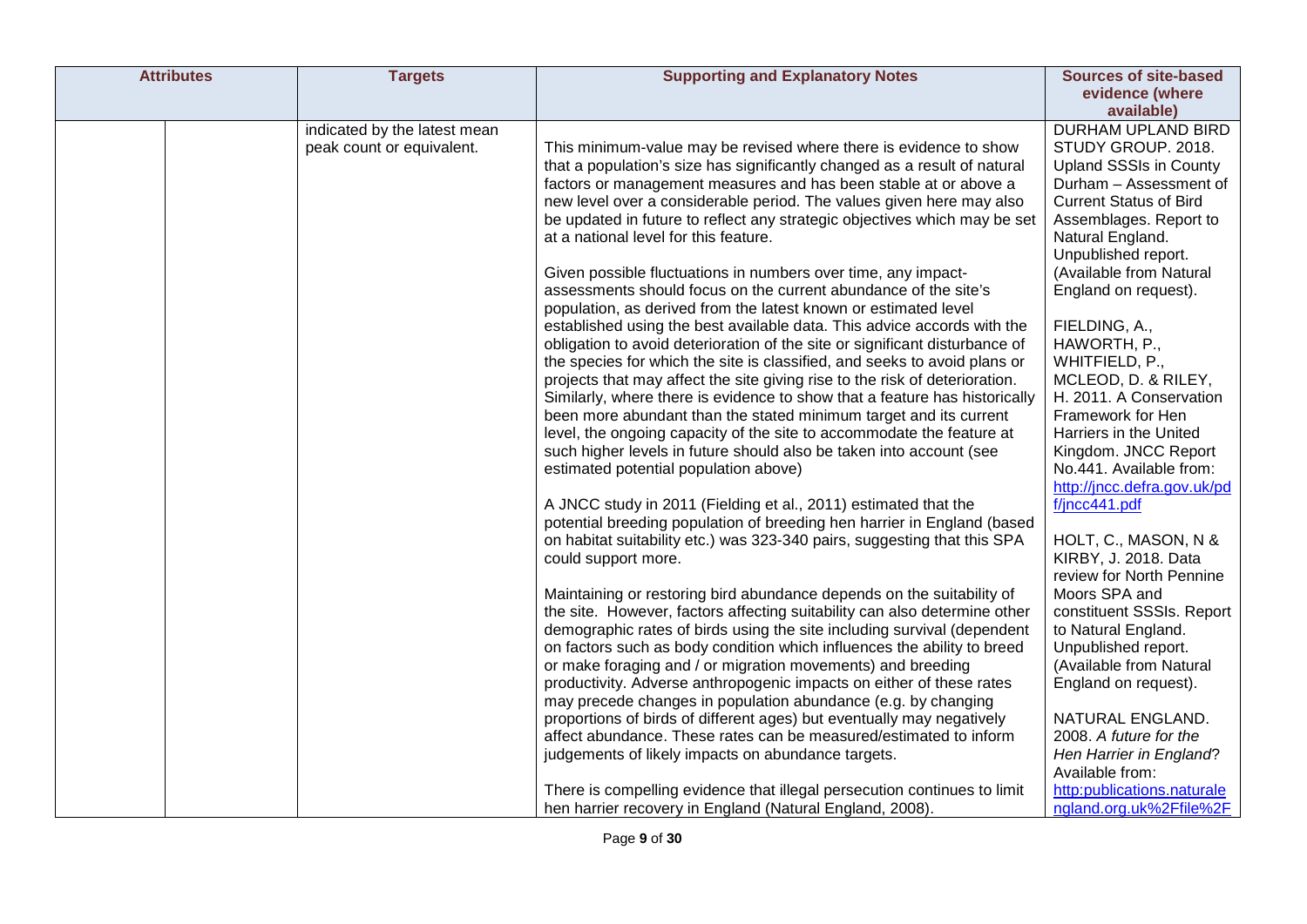| <b>Attributes</b>                                             |                                                      | <b>Targets</b>                                                                                                                                                                                                                                                                                                     | <b>Supporting and Explanatory Notes</b>                                                                                                                                                                                                                                                                                                                                                                                              | <b>Sources of site-based</b>                                                                                                                                                                                                                                                                                                                                                                                                                                                                                                                                                   |
|---------------------------------------------------------------|------------------------------------------------------|--------------------------------------------------------------------------------------------------------------------------------------------------------------------------------------------------------------------------------------------------------------------------------------------------------------------|--------------------------------------------------------------------------------------------------------------------------------------------------------------------------------------------------------------------------------------------------------------------------------------------------------------------------------------------------------------------------------------------------------------------------------------|--------------------------------------------------------------------------------------------------------------------------------------------------------------------------------------------------------------------------------------------------------------------------------------------------------------------------------------------------------------------------------------------------------------------------------------------------------------------------------------------------------------------------------------------------------------------------------|
|                                                               |                                                      |                                                                                                                                                                                                                                                                                                                    |                                                                                                                                                                                                                                                                                                                                                                                                                                      | evidence (where<br>available)                                                                                                                                                                                                                                                                                                                                                                                                                                                                                                                                                  |
| <b>Supporting</b>                                             | <b>Extent and</b>                                    | Maintain the extent, distribution                                                                                                                                                                                                                                                                                  | Conserving or restoring the extent of supporting habitats and their                                                                                                                                                                                                                                                                                                                                                                  | 81030<br>SHEPHERD, K. 2007.<br><b>North Pennine Moors</b><br>SPA: Breeding Bird<br>Survey 2005-2007.<br><b>Report to Natural</b><br>England. Unpublished<br>report. (Available from<br>Natural England on<br>request).<br>NATURAL ENGLAND.                                                                                                                                                                                                                                                                                                                                     |
| habitat<br>(within the<br>SPA): extent<br>and<br>distribution | distribution of<br>supporting<br>breeding<br>habitat | and availability of suitable<br>breeding habitat which supports<br>breeding Hen Harrier for all<br>necessary stages of its<br>breeding cycle (courtship,<br>nesting, feeding):<br>Maintain 61,094.00ha<br>$\bullet$<br>of blanket bog<br>Maintain 618.09ha of<br>wet heath<br>Maintain 46,502.82ha<br>of dry heath | range will be key to maintaining the site's ability and capacity to support<br>the SPA population. The information available on the extent and<br>distribution of supporting habitat used by the feature may be<br>approximate depending to the nature, age and accuracy of data<br>collection.<br>The extent of acid and neutral grasslands used as feeding and roosting<br>grounds is not known, both within and without the site. | 2002. NVC Survey.<br>Unpublished data.<br>(Available from Natural<br>England on request.)<br>Habitat information for<br>the Cumbria part of the<br>SPA:<br><b>ENGLISH NATURE.</b><br>1999. NVC Survey of<br>Appleby Fells and<br>Moorhouse and Cross<br>Fell. Unpublished data.<br>(Available from Natural<br>England on request.)<br>RSPB. 1999. Upland<br><b>Vegetation Condition</b><br>Assessment,<br>Unpublished data,<br>(Available from Natural<br>England on request.)<br><b>RSPB. 1995. NVC</b><br>Survey. Unpublished<br>data, (Available from<br>Natural England on |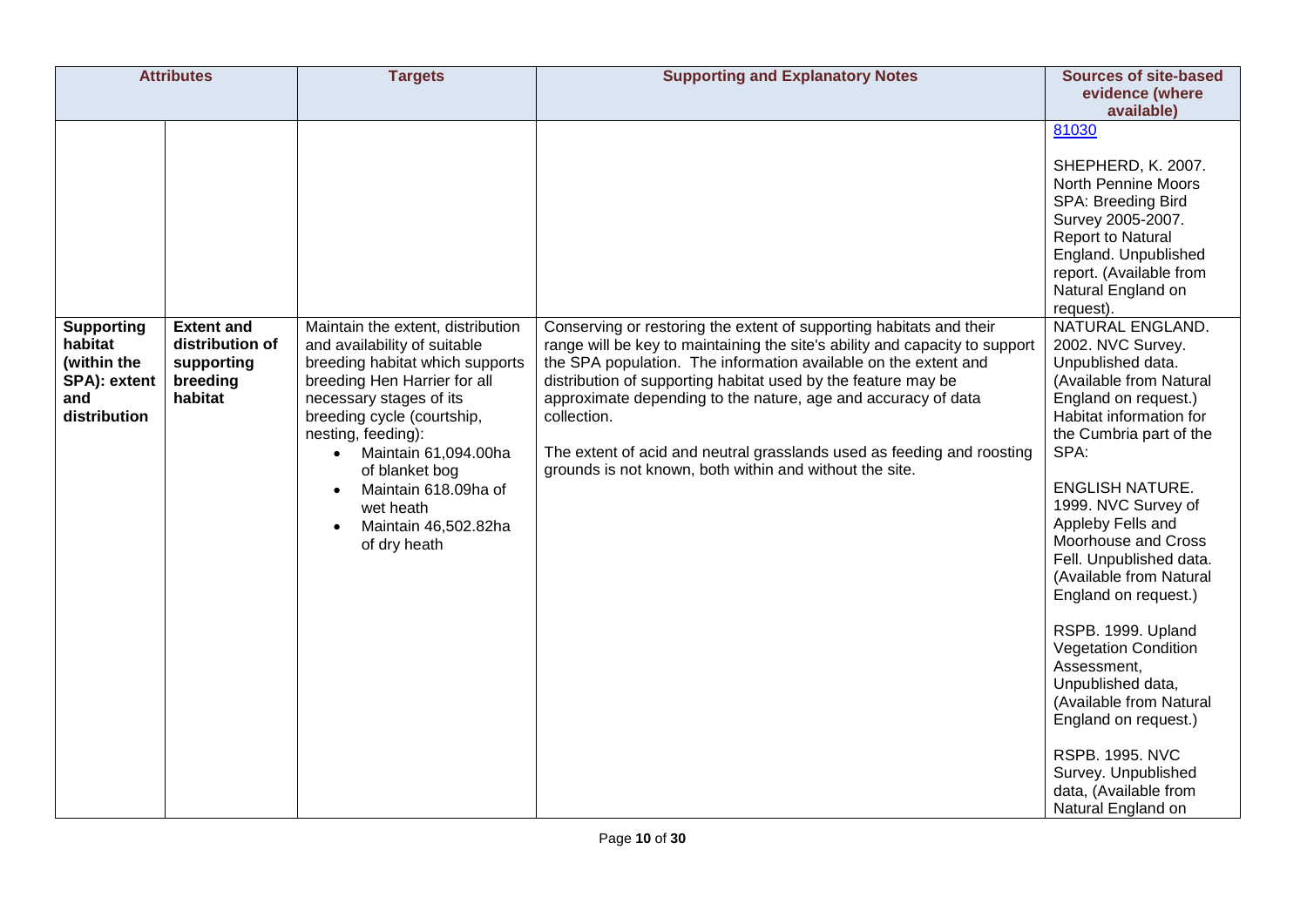| <b>Attributes</b>                                                                                     |                                                                 | <b>Targets</b>                                                                                                                                                                                                                            | <b>Supporting and Explanatory Notes</b>                                                                                                                                                                                                                                                                                                                                                                                                                                                                                                                                                                                                                                                                                                                                                                                                                                                                                                                                                                                                                                            | <b>Sources of site-based</b><br>evidence (where<br>available)                                                                                                                                                    |
|-------------------------------------------------------------------------------------------------------|-----------------------------------------------------------------|-------------------------------------------------------------------------------------------------------------------------------------------------------------------------------------------------------------------------------------------|------------------------------------------------------------------------------------------------------------------------------------------------------------------------------------------------------------------------------------------------------------------------------------------------------------------------------------------------------------------------------------------------------------------------------------------------------------------------------------------------------------------------------------------------------------------------------------------------------------------------------------------------------------------------------------------------------------------------------------------------------------------------------------------------------------------------------------------------------------------------------------------------------------------------------------------------------------------------------------------------------------------------------------------------------------------------------------|------------------------------------------------------------------------------------------------------------------------------------------------------------------------------------------------------------------|
|                                                                                                       |                                                                 |                                                                                                                                                                                                                                           |                                                                                                                                                                                                                                                                                                                                                                                                                                                                                                                                                                                                                                                                                                                                                                                                                                                                                                                                                                                                                                                                                    | request.)<br><b>ENGLISH NATURE.</b><br>2004. North Pennines<br>Survey. Unpublished<br>data. (Available from<br>Natural England on<br>request.)                                                                   |
| <b>Supporting</b><br>habitat<br>(within the<br>SPA):<br>structure                                     | Vegetation<br>characteristics                                   | Restore an optimal mix of<br>vegetation to provide sufficient<br>cover for nesting Hen Harrier                                                                                                                                            | The height, cover, variation and composition of vegetation are often<br>important characteristics of habitats supporting this feature which<br>enable successful nesting/rearing/concealment/roosting. Many bird<br>species will have specific requirements that conservation measures will<br>aim to maintain, for others such requirements will be less clear.<br>Activities that may directly or indirectly affect the vegetation of<br>supporting habitats and modify these characteristics may adversely<br>affect the feature.<br>The North Pennines Group SIP includes a range of measures to<br>restore optimum vegetation structure.                                                                                                                                                                                                                                                                                                                                                                                                                                      | NATURAL ENGLAND.<br>2014. Site Improvement<br>Plan: North Pennines<br>Group. Available from:<br>http://publications.natural<br>england.org.uk/publicatio<br>n/6534899699810304?ca<br>tegory=62803984473128<br>96 |
| <b>Supporting</b><br>habitat<br>(both within<br>and outside<br>the SPA):<br>minimising<br>disturbance | <b>Minimising</b><br>disturbance<br>caused by<br>human activity | Reduce the frequency, duration<br>and/or intensity of disturbance<br>affecting nesting, roosting,<br>foraging, feeding, moulting<br>and/or loafing birds so that the<br>breeding Hen harrier population<br>is not significantly disturbed | The nature, scale, timing and duration of some human activities can<br>result in the disturbance of birds at a level that may substantially affect<br>their behaviour, and consequently affect the long-term viability of the<br>population. Such disturbing effects can for example result in changes to<br>feeding or roosting behaviour, increases in energy expenditure due to<br>increased flight, abandonment of nest sites and desertion of supporting<br>habitat (both within or outside the designated site boundary where<br>appropriate). This may undermine successful nesting, rearing, feeding<br>and/or roosting, and/or may reduce the availability of suitable habitat as<br>birds are displaced and their distribution within the site contracts.<br>Disturbance associated with human activity may take a variety of forms<br>including noise, light, sound, vibration, trampling, presence of people,<br>animals and structures.<br>The North Pennines Group SIP includes recommendations to reduce<br>disturbance from vehicles (during the breeding season). | NATURAL ENGLAND.<br>2014. Site Improvement<br>Plan: North Pennines<br>Group. Available from:<br>http://publications.natural<br>england.org.uk/publicatio<br>n/6534899699810304?ca<br>tegory=62803984473128<br>96 |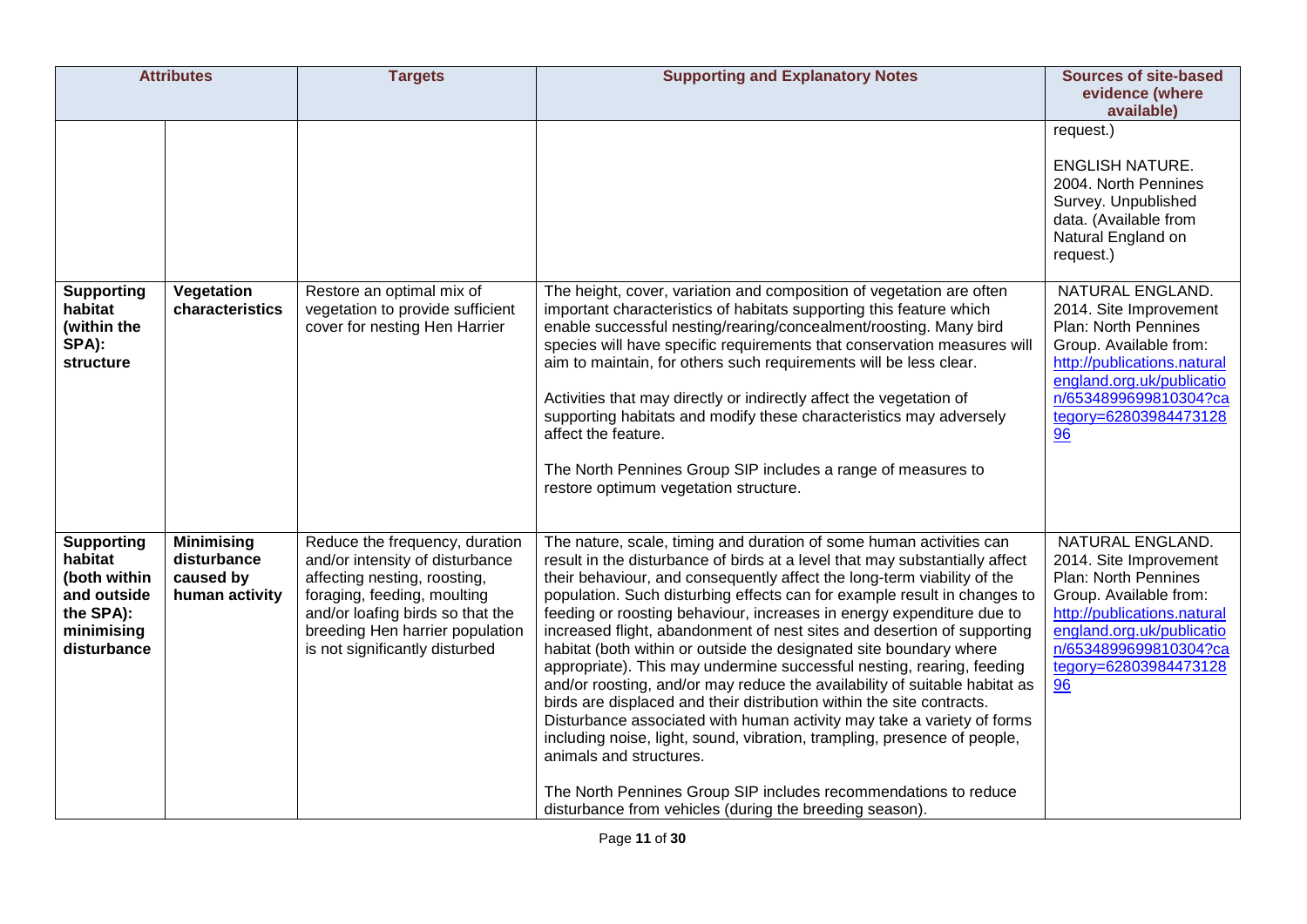| <b>Attributes</b>                                                                                              |                                                         | <b>Targets</b>                                                                                                                                                                                                                                      | <b>Supporting and Explanatory Notes</b>                                                                                                                                                                                                                                                                                                                                                                                                                                                                                                                                                                                                                                                                                                                                                                    | <b>Sources of site-based</b><br>evidence (where<br>available)                                                                                                                                                     |
|----------------------------------------------------------------------------------------------------------------|---------------------------------------------------------|-----------------------------------------------------------------------------------------------------------------------------------------------------------------------------------------------------------------------------------------------------|------------------------------------------------------------------------------------------------------------------------------------------------------------------------------------------------------------------------------------------------------------------------------------------------------------------------------------------------------------------------------------------------------------------------------------------------------------------------------------------------------------------------------------------------------------------------------------------------------------------------------------------------------------------------------------------------------------------------------------------------------------------------------------------------------------|-------------------------------------------------------------------------------------------------------------------------------------------------------------------------------------------------------------------|
| <b>Supporting</b><br>habitat<br>(within the<br>SPA):<br>structure                                              | Landscape                                               | Maintain a high proportion of<br>open and unobstructed terrain,<br>with short vegetation, within<br>areas used for nesting and<br>hunting and restore a high<br>proportion of medium to long<br>vegetation (>50cm) within<br>nesting areas.         | Hen Harriers are birds of open landscapes, usually avoiding closed-<br>canopy woodland, conurbations and high mountain tops. They are<br>known to favour large areas of open terrain, largely free of obstructions,<br>in and around its nesting, roosting and feeding areas. Often there is a<br>need to maintain an unobstructed line of sight within nesting, feeding or<br>roosting habitat to detect approaching predators, or to ensure visibility<br>of displaying behaviour. An open landscape may also be required to<br>facilitate movement of birds between the SPA and any off-site<br>supporting habitat.<br>Blocks of longer vegetation (e.g. mature heather) are also an important<br>component of hen harrier habitat for successful nesting and the rearing<br>and concealment of chicks. |                                                                                                                                                                                                                   |
| <b>Supporting</b><br>habitat<br>(both within<br>and outside<br>the SPA):<br>function/<br>supporting<br>process | <b>Connectivity</b><br>with<br>supporting<br>habitats   | Restore the safe passage of<br>Hen harriers moving between<br>nesting, feeding and/or roosting<br>areas                                                                                                                                             | The ability of the feature to safely and successfully move to and from<br>nesting, feeding and roosting areas is critical to their breeding success<br>and to the adult fitness and survival.<br>This target will apply within the site boundary and where birds regularly<br>move to and from off-site habitat where this is relevant. The home<br>range of hen harriers can extend several kilometres from their nesting<br>territory. Breeding Hen Harriers hunt mostly within 1-2 kilometres from<br>the nest.                                                                                                                                                                                                                                                                                         |                                                                                                                                                                                                                   |
| <b>Supporting</b><br>habitat<br>(both within<br>and outside<br>the SPA):<br>function<br>/supporting<br>process | Food<br>availability<br>within<br>supporting<br>habitat | Maintain the distribution,<br>abundance and availability of<br>key prey items at preferred prey<br>sizes (pipits to gamebirds; voles<br>to young rabbit size).                                                                                      | The availability of an abundant food supply is critically important for<br>successful breeding, adult fitness and survival and the overall<br>sustainability of the population. As a result, inappropriate management<br>and direct or indirect impacts which may affect the distribution,<br>abundance and availability of prey may adversely affect the population.                                                                                                                                                                                                                                                                                                                                                                                                                                      |                                                                                                                                                                                                                   |
| <b>Supporting</b><br>habitat<br>(both within<br>and outside<br>the SPA):<br>function/<br>supporting<br>process | Air quality                                             | Restore as necessary the<br>concentrations and deposition<br>of air pollutants to below the<br>site-relevant Critical Load or<br>Level values given for this<br>feature of the site on the Air<br>Pollution Information System<br>(www.apis.ac.uk). | The structure and function of the habitats which support this SPA<br>features may be sensitive to changes in air quality. Exceeding critical<br>values for air pollutants may result in changes to the chemical status of<br>its habitat substrate, accelerating or damaging plant growth, altering<br>vegetation structure and composition and thereby affecting the quality<br>and availability of nesting, feeding or roosting habitats.<br>Critical Loads and Levels are thresholds below which such harmful<br>effects on sensitive UK habitats will not occur to a noteworthy level,                                                                                                                                                                                                                 | More information about<br>site-relevant Critical<br>Loads and Levels for this<br>SPA is available by using<br>the 'search by site' tool<br>on the Air Pollution<br><b>Information System</b><br>(www.apis.ac.uk). |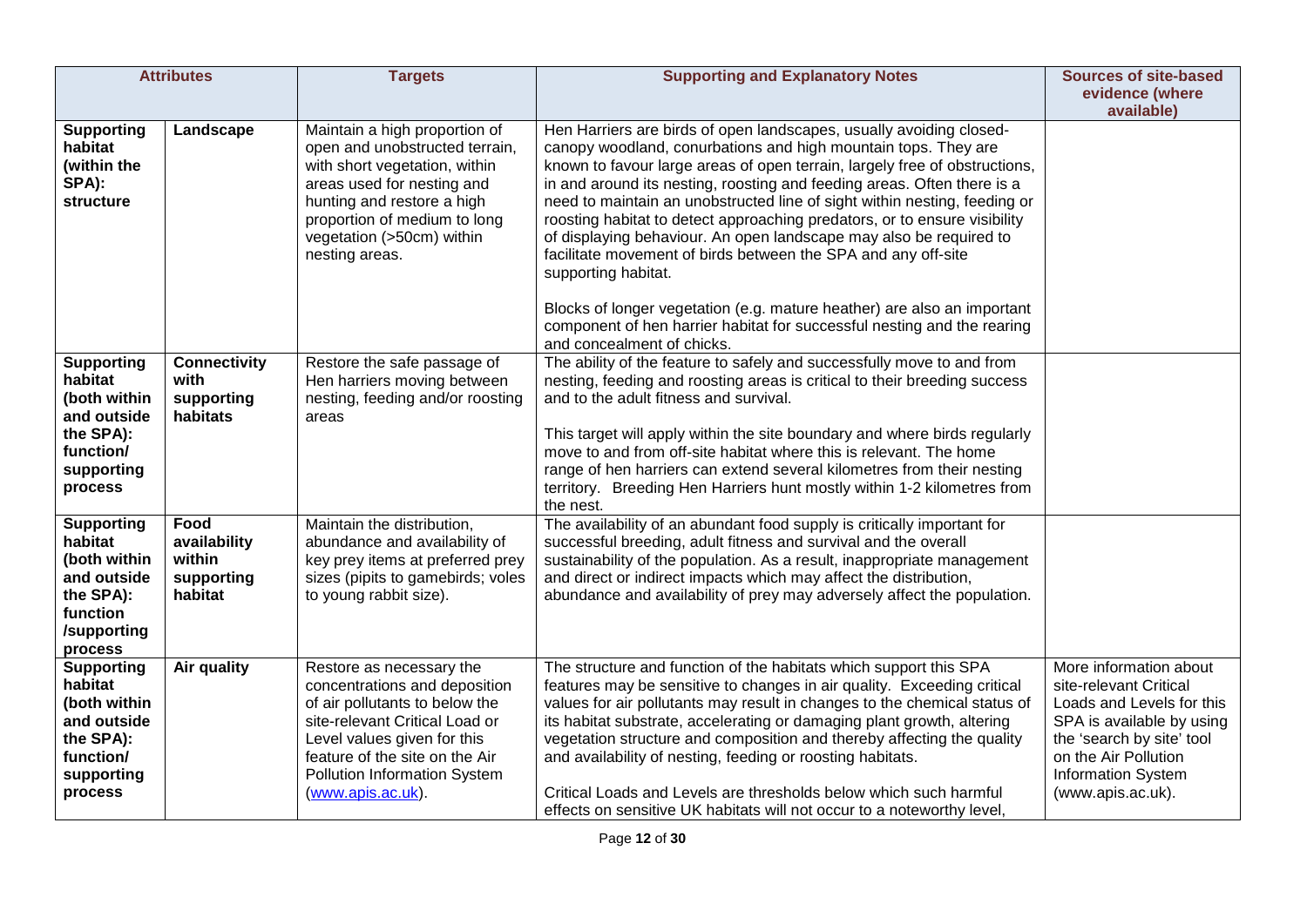| <b>Attributes</b>                                                                                                                                              | <b>Targets</b> | <b>Supporting and Explanatory Notes</b>                                                                                                                                                                                                                                                                                                                                                                                                                                                                                                                                                                                                                                                            | <b>Sources of site-based</b><br>evidence (where |  |  |  |
|----------------------------------------------------------------------------------------------------------------------------------------------------------------|----------------|----------------------------------------------------------------------------------------------------------------------------------------------------------------------------------------------------------------------------------------------------------------------------------------------------------------------------------------------------------------------------------------------------------------------------------------------------------------------------------------------------------------------------------------------------------------------------------------------------------------------------------------------------------------------------------------------------|-------------------------------------------------|--|--|--|
|                                                                                                                                                                |                | according to current levels of scientific understanding. There are critical<br>levels for ammonia (NH3), oxides of nitrogen (NOx) and sulphur dioxide<br>(SO2), and critical loads for nutrient nitrogen deposition and acid<br>deposition. It is recognised that achieving this target may be subject to<br>the development, availability and effectiveness of abatement<br>technology and measures to tackle diffuse air pollution, within realistic<br>timescales.<br>Current nitrogen deposition rates exceed the critical load for habitats<br>which support this feature (online data accessed September 2018).<br>There are currently no critical loads or levels for other pollutants such | available)                                      |  |  |  |
|                                                                                                                                                                |                | as Halogens, Heavy Metals, POPs, VOCs or Dusts. These should be<br>considered as appropriate on a case-by-case basis. Ground level<br>ozone is regionally important as a toxic air pollutant but flux-based<br>critical levels for the protection of semi-natural habitats are still under<br>development.                                                                                                                                                                                                                                                                                                                                                                                         |                                                 |  |  |  |
| <b>Version Control</b><br>Advice last updated: n/a                                                                                                             |                |                                                                                                                                                                                                                                                                                                                                                                                                                                                                                                                                                                                                                                                                                                    |                                                 |  |  |  |
| Variations from national feature-framework of integrity-guidance:<br>"Water quality/quantity" has been deleted as is unlikely to be relevant for this feature. |                |                                                                                                                                                                                                                                                                                                                                                                                                                                                                                                                                                                                                                                                                                                    |                                                 |  |  |  |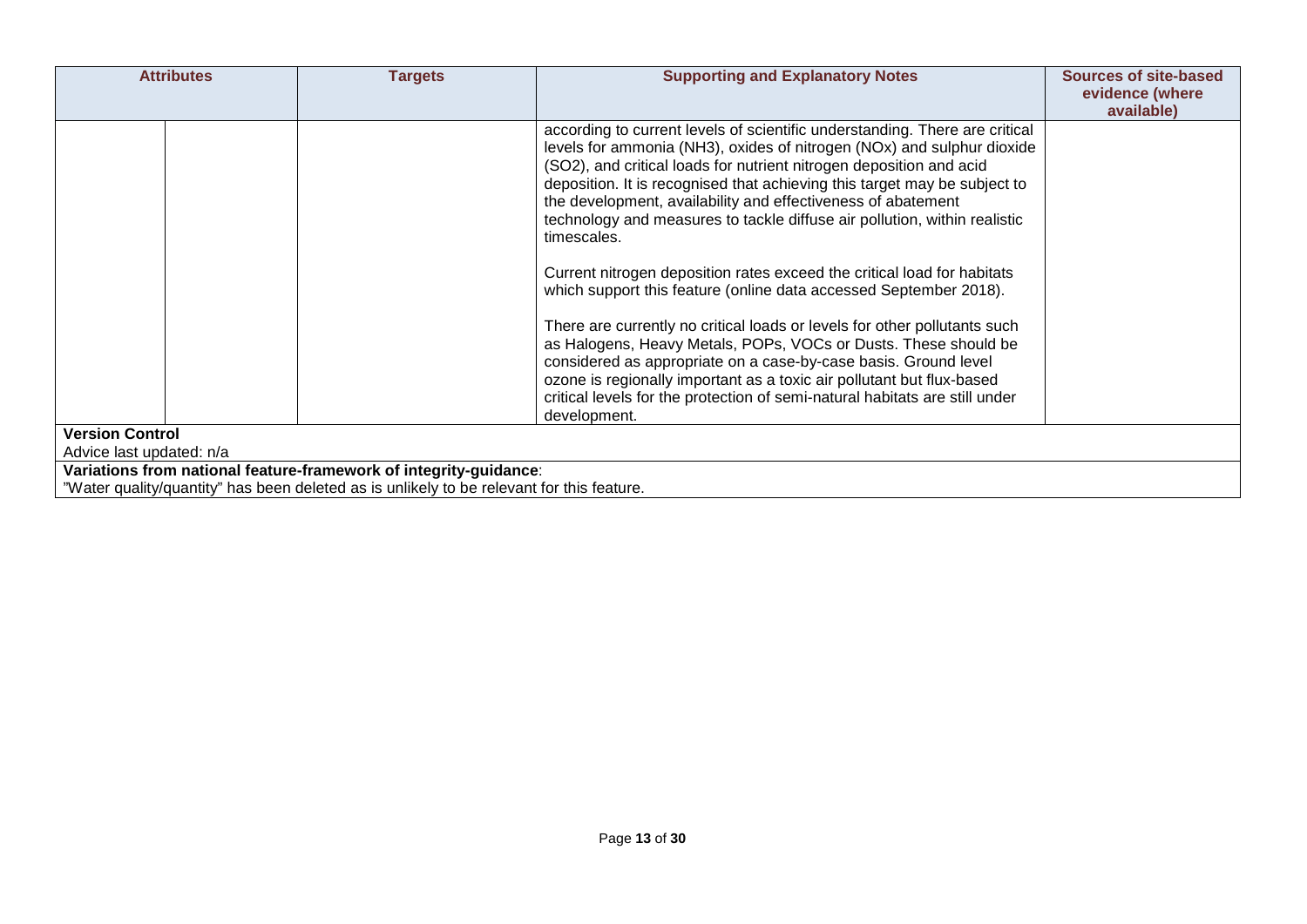| <b>Attributes</b>                                                                                              |                                 | <b>Targets</b>                                                                                                                                                                                 | <b>Supporting and Explanatory Notes</b>                                                                                                                                                                                                                                                                                                                                                                                                                                                                                                                                                                                                                                                                                                                                                                                                                  | <b>Sources of site-based</b>                                                                                                                                                                                     |
|----------------------------------------------------------------------------------------------------------------|---------------------------------|------------------------------------------------------------------------------------------------------------------------------------------------------------------------------------------------|----------------------------------------------------------------------------------------------------------------------------------------------------------------------------------------------------------------------------------------------------------------------------------------------------------------------------------------------------------------------------------------------------------------------------------------------------------------------------------------------------------------------------------------------------------------------------------------------------------------------------------------------------------------------------------------------------------------------------------------------------------------------------------------------------------------------------------------------------------|------------------------------------------------------------------------------------------------------------------------------------------------------------------------------------------------------------------|
|                                                                                                                |                                 |                                                                                                                                                                                                |                                                                                                                                                                                                                                                                                                                                                                                                                                                                                                                                                                                                                                                                                                                                                                                                                                                          | evidence (where<br>available)                                                                                                                                                                                    |
| <b>Supporting</b><br>habitat<br>(both within<br>and outside<br>the SPA):<br>function/<br>supporting<br>process | <b>Conservation</b><br>measures | Restore management or other<br>measures necessary to restore<br>the structure, function and/or<br>the supporting processes<br>associated with breeding Merlin<br>and its supporting habitats.  | Active and ongoing conservation management is often needed to<br>protect, maintain or restore this feature at this site. Other measures<br>may also be required, and in some cases, these measures may apply<br>to areas outside of the designated site boundary in order to achieve this<br>target. Further details about the necessary conservation measures for<br>this site can be provided by Natural England. This information will<br>typically be found within, where applicable, supporting documents such<br>as Natura 2000 Site Improvement Plan, Site Management Strategies or<br>Plans, the Views about Management Statement for the underpinning<br>SSSI and/or management agreements.                                                                                                                                                     | NATURAL ENGLAND.<br>2014. Site Improvement<br>Plan: North Pennines<br>Group. Available from:<br>http://publications.natural<br>england.org.uk/publicatio<br>n/6534899699810304?ca<br>tegory=62803984473128<br>96 |
|                                                                                                                |                                 |                                                                                                                                                                                                | Work is ongoing to address a range management issues (where they<br>exist). The North Pennines Group Site Improvement Plan (SIP)<br>includes a range of measures to restore the structure and function of<br>supporting habitats such as restoring peat forming conditions, reducing<br>grazing pressure where it is causing damage and the cessation of<br>rotational burning on blanket bog.                                                                                                                                                                                                                                                                                                                                                                                                                                                           |                                                                                                                                                                                                                  |
| <b>Supporting</b><br>habitat<br>(within the<br>SPA):<br>predation                                              | <b>Predation</b>                | Restrict the predation of and<br>disturbance to breeding Merlin<br>caused by native and non-<br>native predators.                                                                              | This will ensure that breeding productivity (number of chicks per pair)<br>and survival are sustained at rates that maintain or restore the<br>abundance of the feature. Impacts to breeding productivity can result<br>directly from predation of eggs, chicks, juveniles and adults, and also<br>from significant disturbance. The presence of predators can influence<br>bird behaviours, such as abandonment of nest sites or reduction of<br>effective feeding. Where evidence suggests predator management is<br>required, measures can include their exclusion through fencing and<br>scaring, habitat improvements (e.g. re-wetting for ground nesting<br>pairs) or by direct control. Any such measures must consider the legal<br>protection of some predators, as well as the likely effects of such<br>control on other qualifying features. |                                                                                                                                                                                                                  |
| <b>Supporting</b><br>habitat<br>(within the<br>SPA):<br>function/<br>supporting                                | Air quality                     | Restore as necessary the<br>concentrations and deposition<br>of air pollutants to below the<br>site-relevant Critical Load or<br>Level values given for this<br>feature of the site on the Air | See the notes for this attribute in Table 1 above.                                                                                                                                                                                                                                                                                                                                                                                                                                                                                                                                                                                                                                                                                                                                                                                                       | More information about<br>site-relevant Critical<br>Loads and Levels for this<br>SPA is available by using<br>the 'search by site' tool<br>on the Air Pollution                                                  |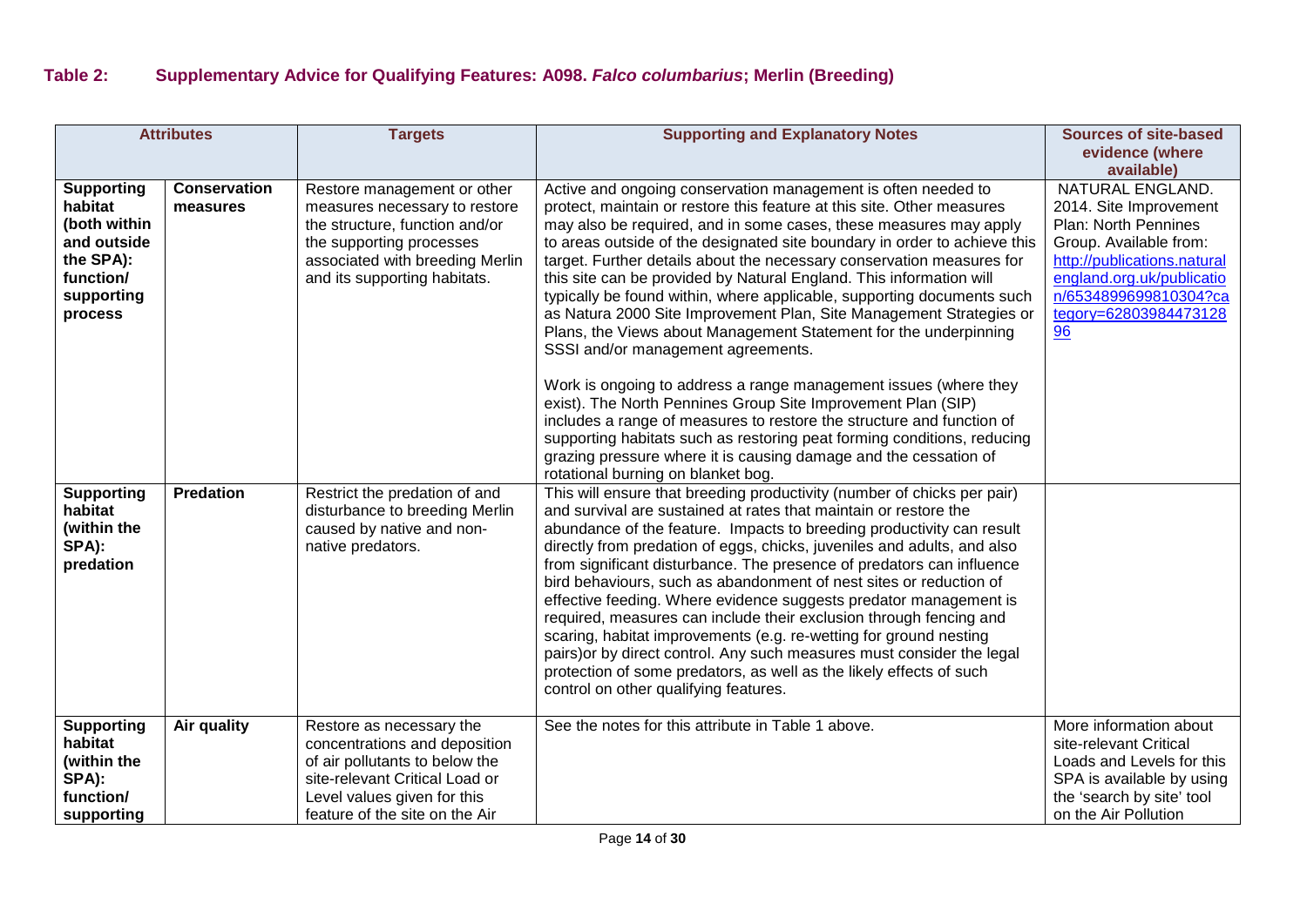|                 | <b>Attributes</b> | <b>Targets</b>                   | <b>Supporting and Explanatory Notes</b>           | <b>Sources of site-based</b>                            |
|-----------------|-------------------|----------------------------------|---------------------------------------------------|---------------------------------------------------------|
|                 |                   |                                  |                                                   | evidence (where                                         |
|                 |                   |                                  |                                                   | available)                                              |
| process         |                   | Pollution Information System     |                                                   | <b>Information System</b>                               |
|                 |                   | (www.apis.ac.uk).                |                                                   | (www.apis.ac.uk).                                       |
| <b>Breeding</b> | <b>Population</b> | Restore the size of the breeding | See the notes for this attribute above in Table 1 |                                                         |
| population      | abundance         | Merlin population to a level     |                                                   | Please note that                                        |
|                 | within the SPA    | which is consistently above 136  |                                                   | requests for sensitive                                  |
|                 |                   | pairs, whilst avoiding           |                                                   | information, such as                                    |
|                 |                   | deterioration from its current   |                                                   | merlin locations, will be                               |
|                 |                   | level as indicated by the latest |                                                   | declined.                                               |
|                 |                   | mean peak count or equivalent.   |                                                   |                                                         |
|                 |                   |                                  |                                                   | DURHAM UPLAND BIRD                                      |
|                 |                   |                                  |                                                   | STUDY GROUP. 2018.                                      |
|                 |                   |                                  |                                                   | <b>Upland SSSIs in County</b><br>Durham - Assessment of |
|                 |                   |                                  |                                                   | <b>Current Status of Bird</b>                           |
|                 |                   |                                  |                                                   | Assemblages. Report to                                  |
|                 |                   |                                  |                                                   | Natural England.                                        |
|                 |                   |                                  |                                                   | Unpublished report.                                     |
|                 |                   |                                  |                                                   | (Available from Natural                                 |
|                 |                   |                                  |                                                   | England on request).                                    |
|                 |                   |                                  |                                                   |                                                         |
|                 |                   |                                  |                                                   | NATURAL ENGLAND                                         |
|                 |                   |                                  |                                                   | FIELD UNIT. 2017. Bird                                  |
|                 |                   |                                  |                                                   | assemblage monitoring -                                 |
|                 |                   |                                  |                                                   | Appleby Fells and                                       |
|                 |                   |                                  |                                                   | Moorhouse and Cross                                     |
|                 |                   |                                  |                                                   | Fell SSSI.                                              |
|                 |                   |                                  |                                                   |                                                         |
|                 |                   |                                  |                                                   | HOLT, C., MASON, N &                                    |
|                 |                   |                                  |                                                   | KIRBY, J. 2018. Data                                    |
|                 |                   |                                  |                                                   | review for North Pennine                                |
|                 |                   |                                  |                                                   | Moors SPA and                                           |
|                 |                   |                                  |                                                   | constituent SSSIs. Report                               |
|                 |                   |                                  |                                                   | to Natural England.                                     |
|                 |                   |                                  |                                                   | Unpublished report.                                     |
|                 |                   |                                  |                                                   | (Available from Natural                                 |
|                 |                   |                                  |                                                   | England on request).                                    |
|                 |                   |                                  |                                                   | SHEPHERD, K. 2007.                                      |
|                 |                   |                                  |                                                   | North Pennine Moors                                     |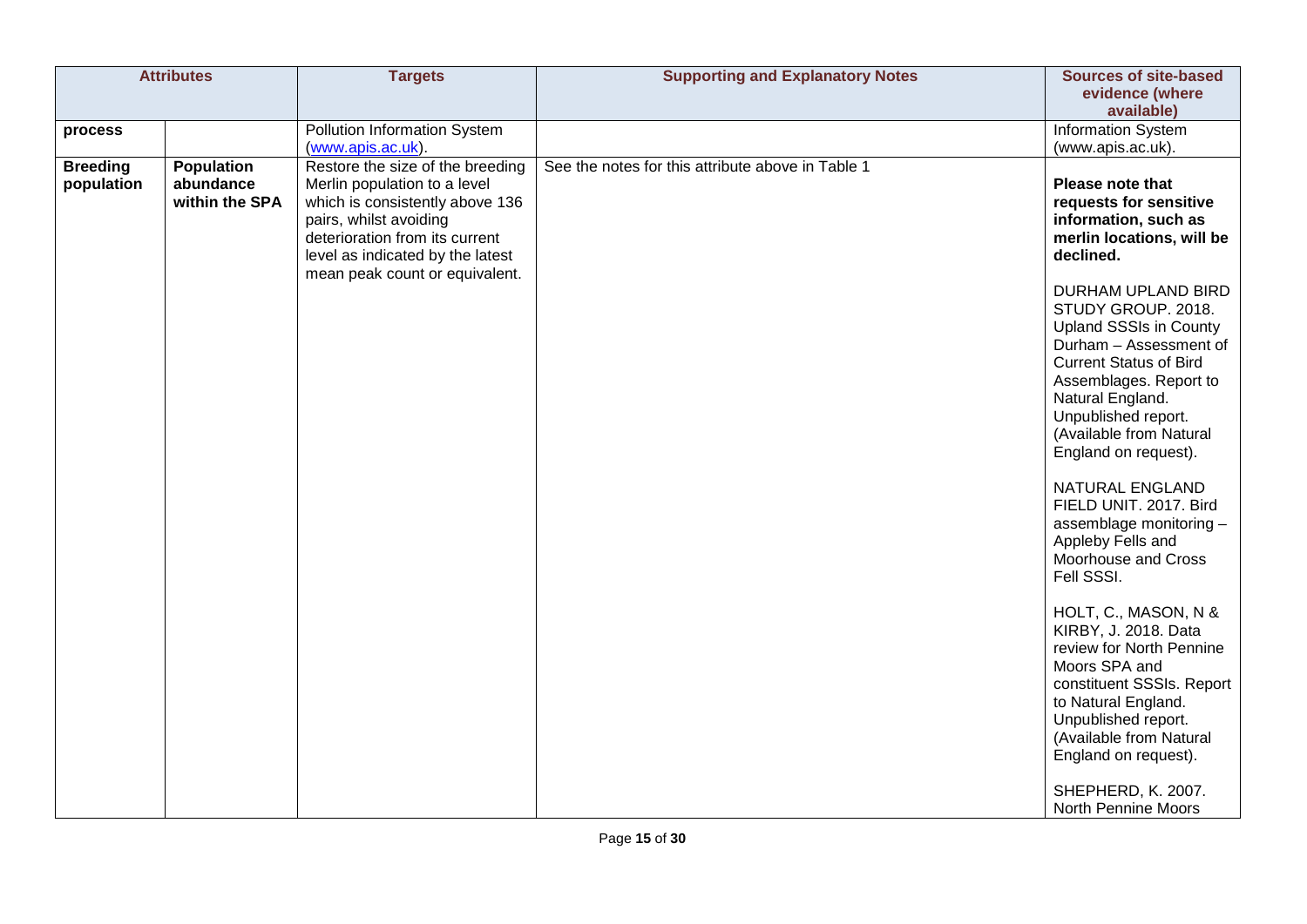| <b>Attributes</b>                                                                  |                                                                           | <b>Targets</b>                                                                                                                                                                                                                                                                                                                        | <b>Supporting and Explanatory Notes</b>                                                                                                                                                                                                                                                                                                                                                                                                                                                                     | <b>Sources of site-based</b><br>evidence (where<br>available)                                                                                                                                                                                                                                                                                                                                                                                                                                                                                                                                                                                                               |
|------------------------------------------------------------------------------------|---------------------------------------------------------------------------|---------------------------------------------------------------------------------------------------------------------------------------------------------------------------------------------------------------------------------------------------------------------------------------------------------------------------------------|-------------------------------------------------------------------------------------------------------------------------------------------------------------------------------------------------------------------------------------------------------------------------------------------------------------------------------------------------------------------------------------------------------------------------------------------------------------------------------------------------------------|-----------------------------------------------------------------------------------------------------------------------------------------------------------------------------------------------------------------------------------------------------------------------------------------------------------------------------------------------------------------------------------------------------------------------------------------------------------------------------------------------------------------------------------------------------------------------------------------------------------------------------------------------------------------------------|
|                                                                                    |                                                                           |                                                                                                                                                                                                                                                                                                                                       |                                                                                                                                                                                                                                                                                                                                                                                                                                                                                                             | SPA: Breeding Bird<br>Survey 2005-2007.<br>Report to Natural<br>England. Unpublished<br>report. (Available from<br>Natural England on<br>request).                                                                                                                                                                                                                                                                                                                                                                                                                                                                                                                          |
| <b>Supporting</b><br>habitat<br>(within the<br>SPA): extent<br>and<br>distribution | <b>Extent and</b><br>distribution of<br>supporting<br>breeding<br>habitat | Maintain the extent, distribution<br>and availability of suitable<br>breeding habitat which supports<br>breeding Merlin for all<br>necessary stages of its<br>breeding cycle (courtship,<br>nesting, feeding):<br>Maintain 61,094.00ha<br>of blanket bog<br>Maintain 618.09ha of<br>wet heath<br>Maintain 46,502.82ha<br>of dry heath | Conserving or restoring the extent of supporting habitats and their<br>range will be key to maintaining the site's ability and capacity to support<br>the SPA population. The information available on the extent and<br>distribution of supporting habitat used by the feature may be<br>approximate depending to the nature, age and accuracy of data<br>collection.<br>The extent of acid and neutral grasslands used as feeding and roosting<br>grounds is not known, both within and without the site. | Habitat information for<br>the Northumberland and<br>Durham part of the SPA:<br><b>ENGLISH NATURE.</b><br>2002. N2K NVC Survey.<br>Unpublished data.<br>(Available from Natural<br>England on request.)<br>Habitat information for<br>the Cumbria part of the<br>SPA:<br><b>ENGLISH NATURE.</b><br>1999. 1999 NVC Survey<br>of Appleby Fells and<br>Moorhouse and Cross<br>Fell. Unpublished data.<br>(Available from Natural<br>England on request.)<br>RSPB. 1999. Upland<br><b>Vegetation Condition</b><br>Assessment,<br>Unpublished data,<br>(Available from Natural<br>England on request.)<br><b>RSPB. 1995. NVC</b><br>Survey. Unpublished<br>data, (Available from |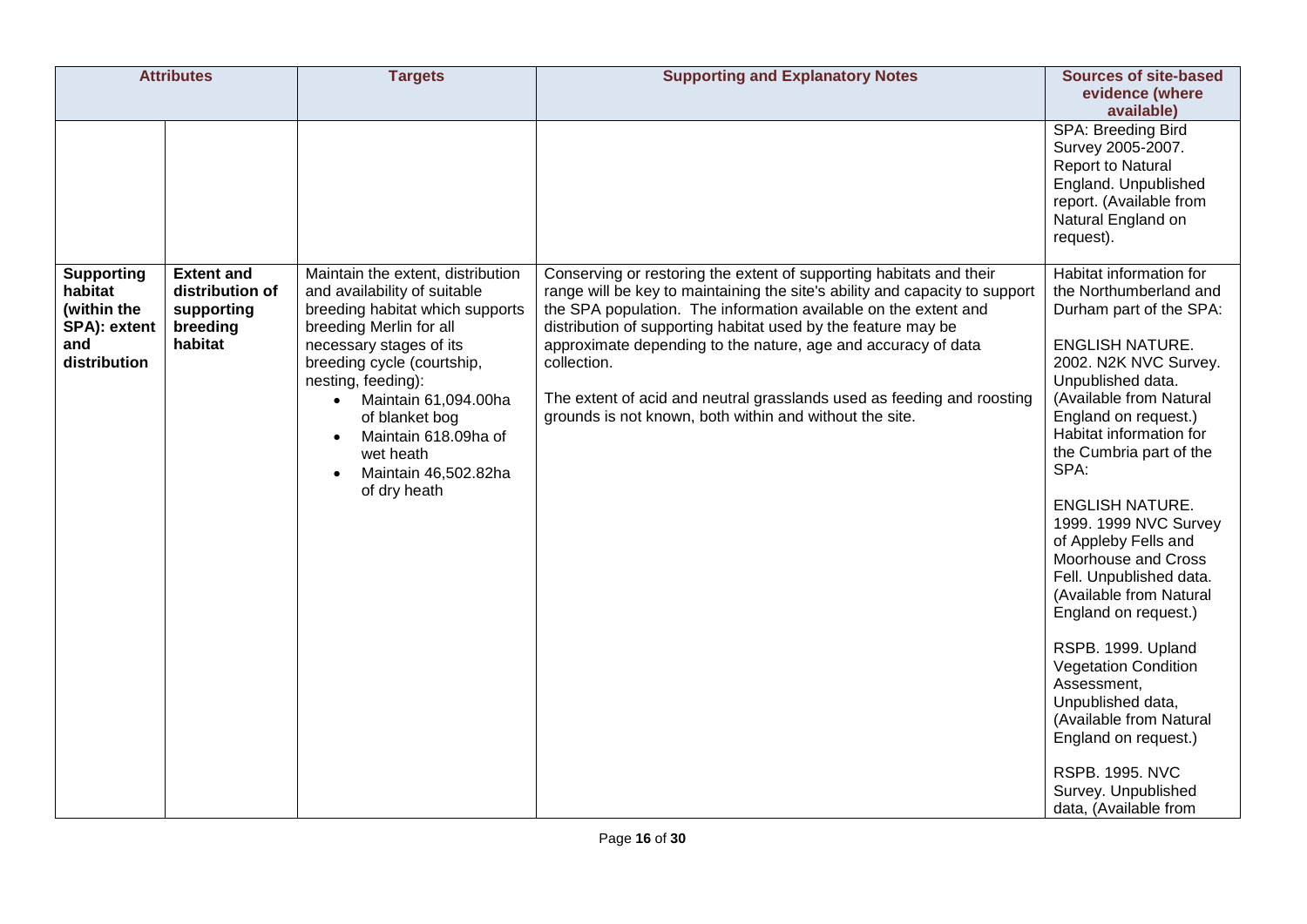| <b>Attributes</b>                                                                       |                                                                 | <b>Targets</b>                                                                                                                                                                                                                       | <b>Supporting and Explanatory Notes</b>                                                                                                                                                                                                                                                                                                                                                                                                                                                                                                                                                                                                                                             | <b>Sources of site-based</b><br>evidence (where<br>available)                                                                                                                                                                                                                                                                                                                                                                                                  |
|-----------------------------------------------------------------------------------------|-----------------------------------------------------------------|--------------------------------------------------------------------------------------------------------------------------------------------------------------------------------------------------------------------------------------|-------------------------------------------------------------------------------------------------------------------------------------------------------------------------------------------------------------------------------------------------------------------------------------------------------------------------------------------------------------------------------------------------------------------------------------------------------------------------------------------------------------------------------------------------------------------------------------------------------------------------------------------------------------------------------------|----------------------------------------------------------------------------------------------------------------------------------------------------------------------------------------------------------------------------------------------------------------------------------------------------------------------------------------------------------------------------------------------------------------------------------------------------------------|
| <b>Supporting</b><br>habitat<br>(within the<br>SPA):<br>structure                       | Vegetation<br>characteristics                                   | Restore a high proportion of<br>medium to tall (>50 cm) ground<br>vegetation within nesting habitat<br>within the SPA.                                                                                                               | The height, cover, variation and composition of vegetation are often<br>important characteristics of habitats supporting this feature which<br>enable successful nesting/rearing/concealment/roosting. Many bird<br>species will have specific requirements that conservation measures will<br>aim to maintain, for others such requirements will be less clear. For this<br>species, large, uninterrupted blocks of medium to tall vegetation (e.g.<br>late mature heather) are important for nesting habitat.<br>Activities that may directly or indirectly affect the vegetation of<br>supporting habitats and modify these characteristics may adversely<br>affect the feature. | Natural England on<br>request.)<br>Habitat information for<br>the North Yorkshire part<br>of the SPA:<br><b>ENGLISH NATURE.</b><br>2004. North Pennines<br>Survey. Unpublished<br>data. (Available from<br>Natural England on<br>request.)<br>NATURAL ENGLAND.<br>2014. Site Improvement<br>Plan: North Pennines<br>Group. Available from:<br>http://publications.natural<br>england.org.uk/publicatio<br>n/6534899699810304?ca<br>tegory=62803984473128<br>96 |
|                                                                                         |                                                                 |                                                                                                                                                                                                                                      | The North Pennines Group SIP includes a range of measures to<br>restore optimum vegetation structure.                                                                                                                                                                                                                                                                                                                                                                                                                                                                                                                                                                               |                                                                                                                                                                                                                                                                                                                                                                                                                                                                |
| <b>Supporting</b><br>habitat<br>(both within<br>and outside<br>the SPA):<br>disturbance | <b>Minimising</b><br>disturbance<br>caused by<br>human activity | Reduce the frequency, duration<br>and/or intensity of disturbance<br>affecting nesting, roosting,<br>foraging, feeding, moulting<br>and/or loafing birds so that the<br>breeding Merlin population is<br>not significantly disturbed | The nature, scale, timing and duration of some human activities can<br>result in the disturbance of birds at a level that may substantially affect<br>their behaviour, and consequently affect the long-term viability of the<br>population.<br>Such disturbing effects can for example result in changes to feeding or<br>roosting behaviour, increases in energy expenditure due to increased<br>flight, abandonment of nest sites and desertion of supporting habitat<br>(both within or outside the designated site boundary where<br>appropriate). This may undermine successful nesting, rearing, feeding                                                                     | NATURAL ENGLAND.<br>2014. Site Improvement<br>Plan: North Pennines<br>Group. Available from:<br>http://publications.natural<br>england.org.uk/publicatio<br>n/6534899699810304?ca<br>tegory=62803984473128<br>96                                                                                                                                                                                                                                               |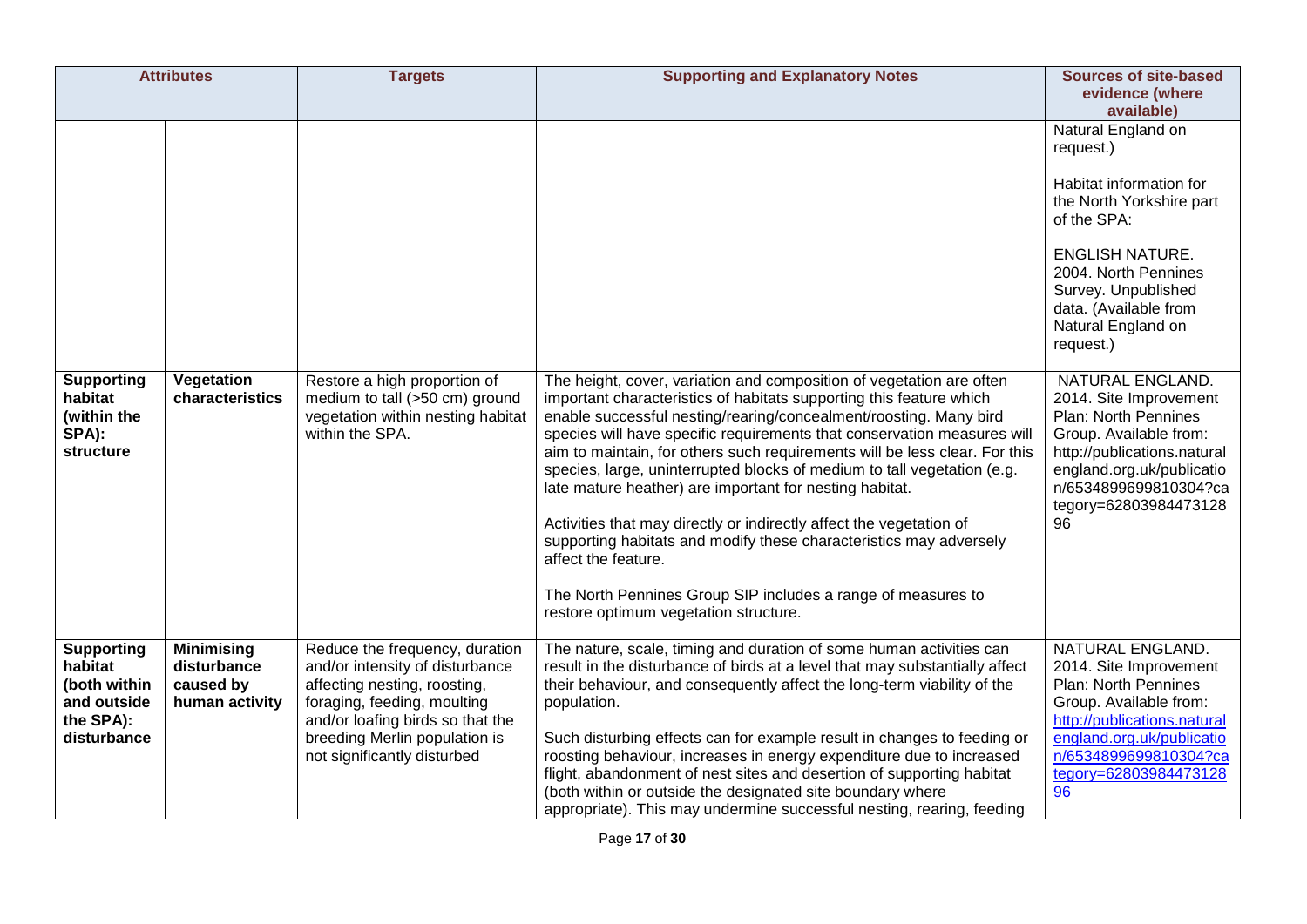|                                                                                                                | <b>Attributes</b>                                       | <b>Targets</b>                                                                                                                                         | <b>Supporting and Explanatory Notes</b>                                                                                                                                                                                                                                                                                                                                                                                                                                                       | <b>Sources of site-based</b><br>evidence (where |
|----------------------------------------------------------------------------------------------------------------|---------------------------------------------------------|--------------------------------------------------------------------------------------------------------------------------------------------------------|-----------------------------------------------------------------------------------------------------------------------------------------------------------------------------------------------------------------------------------------------------------------------------------------------------------------------------------------------------------------------------------------------------------------------------------------------------------------------------------------------|-------------------------------------------------|
|                                                                                                                |                                                         |                                                                                                                                                        | and/or roosting, and/or may reduce the availability of suitable habitat as<br>birds are displaced and their distribution within the site contracts.<br>Disturbance associated with human activity may take a variety of forms<br>including noise, light, sound, vibration, trampling, presence of people,<br>animals and structures.<br>The North Pennines Group SIP includes recommendations to reduce<br>disturbance from vehicles (during the breeding season).                            | available)                                      |
| <b>Supporting</b><br>habitat<br>(both within<br>and outside<br>the SPA):<br>structure                          | Landscape                                               | Maintain a high proportion of<br>open and unobstructed terrain<br>within and around nesting and<br>feeding areas used by breeding<br>Merlin.           | This feature is known to favour large areas of open terrain, largely free<br>of obstructions, in and around its nesting, roosting and feeding areas.<br>Often there is a need to maintain an unobstructed line of sight within<br>nesting, feeding or roosting habitat to detect approaching predators, or<br>to ensure visibility of displaying behaviour. An open landscape may<br>also be required to facilitate movement of birds between the SPA and<br>any off-site supporting habitat. |                                                 |
| <b>Supporting</b><br>habitat<br>(both within<br>and outside<br>the SPA):<br>function/<br>supporting<br>process | Food<br>availability<br>within<br>supporting<br>habitat | Maintain the overall availability<br>of small birds and day flying<br>moths within supporting habitat<br>used by Merlin during its<br>breeding season. | The availability of an abundant food supply is critically important for<br>successful breeding, adult fitness and survival and the overall<br>sustainability of the population. As a result, inappropriate management<br>and direct or indirect impacts which may affect the distribution,<br>abundance and availability of prey may adversely affect the population.                                                                                                                         |                                                 |
| <b>Version Control</b><br>Advice last updated: n/a                                                             |                                                         |                                                                                                                                                        |                                                                                                                                                                                                                                                                                                                                                                                                                                                                                               |                                                 |
|                                                                                                                |                                                         | Variations from national feature-framework of integrity-guidance:                                                                                      |                                                                                                                                                                                                                                                                                                                                                                                                                                                                                               |                                                 |
|                                                                                                                |                                                         | "Water quality/quantity" has been deleted as is unlikely to be relevant for this feature.                                                              |                                                                                                                                                                                                                                                                                                                                                                                                                                                                                               |                                                 |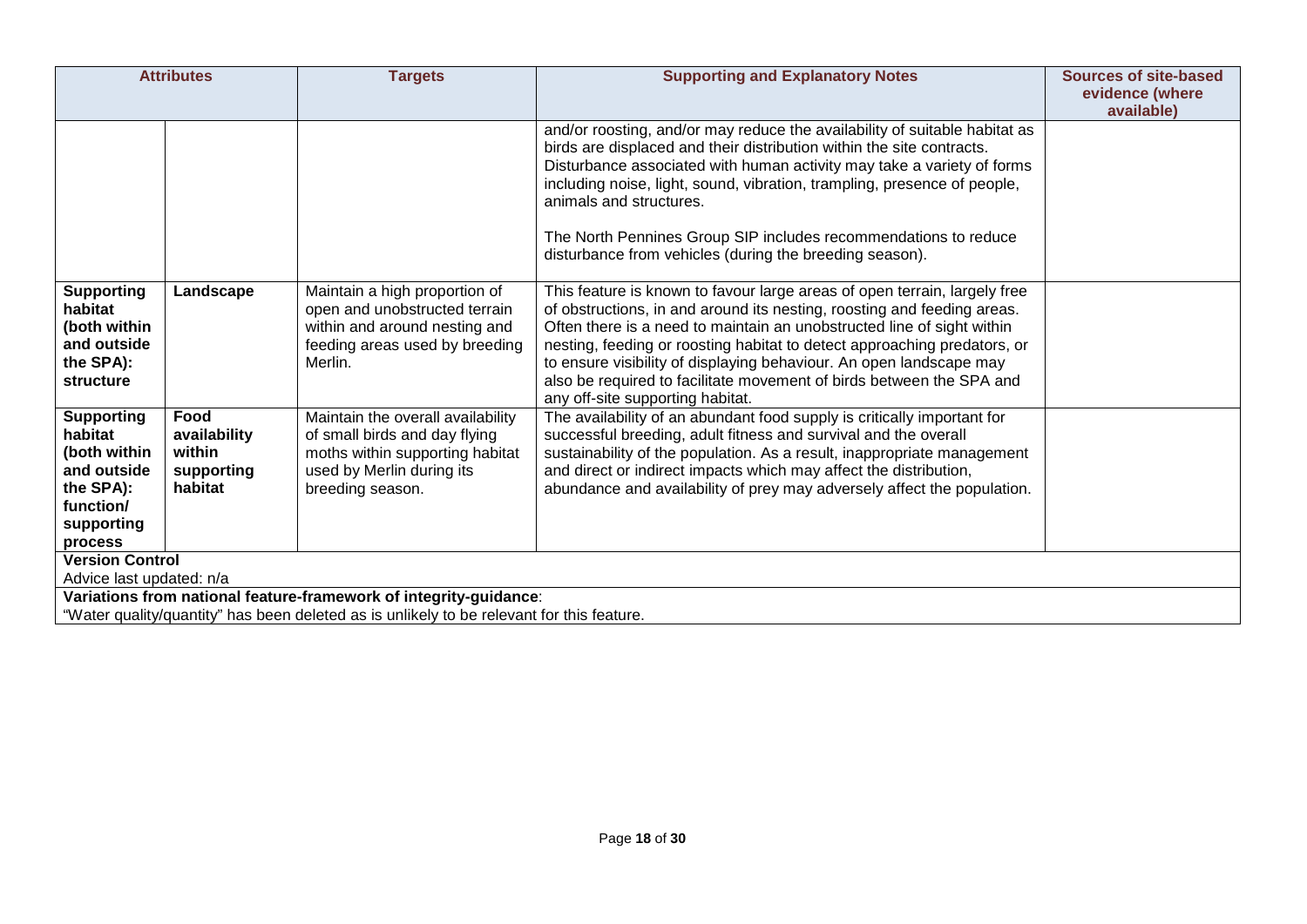## **Table 3: Supplementary Advice for Qualifying Features A103.** *Falco peregrinus***; Peregrine falcon (Breeding)**

| <b>Attributes</b>                                                                                              |                                                            | <b>Targets</b>                                                                                                                                                                                                                          | <b>Supporting and Explanatory Notes</b>                                                                                                                                                                                                                                                                                                                                                                                                                                                                                                                                                                                                                                                                                                                                                                                                                                                                                                                                                                                                                                                          | Sources of site-<br>based evidence<br>(where available)                                                                                                                                                                           |
|----------------------------------------------------------------------------------------------------------------|------------------------------------------------------------|-----------------------------------------------------------------------------------------------------------------------------------------------------------------------------------------------------------------------------------------|--------------------------------------------------------------------------------------------------------------------------------------------------------------------------------------------------------------------------------------------------------------------------------------------------------------------------------------------------------------------------------------------------------------------------------------------------------------------------------------------------------------------------------------------------------------------------------------------------------------------------------------------------------------------------------------------------------------------------------------------------------------------------------------------------------------------------------------------------------------------------------------------------------------------------------------------------------------------------------------------------------------------------------------------------------------------------------------------------|-----------------------------------------------------------------------------------------------------------------------------------------------------------------------------------------------------------------------------------|
| <b>Supporting</b><br>habitat<br>(both within<br>and outside<br>the SPA):<br>function/<br>supporting<br>process | <b>Conservation</b><br>measures                            | Restore management or other<br>measures necessary to restore<br>the structure, function and/or the<br>supporting processes associated<br>with breeding Peregrine and its<br>supporting habitats.                                        | Active and ongoing conservation management is often needed to protect,<br>maintain or restore this feature at this site. Other measures may also be<br>required, and in some cases, these measures may apply to areas outside of<br>the designated site boundary in order to achieve this target. Further details<br>about the necessary conservation measures for this site can be provided by<br>Natural England. This information will typically be found within, where<br>applicable, supporting documents such as Natura 2000 Site Improvement<br>Plan, Site Management Strategies or Plans, the Views about Management<br>Statement for the underpinning SSSI and/or management agreements.<br>Work is ongoing to address a range management issues (where they exist).<br>The North Pennines Group Site Improvement Plan (SIP) includes a range of<br>measures to restore the structure and function of supporting habitats such<br>as restoring peat forming conditions, reducing grazing pressure where it is<br>causing damage and the cessation of rotational burning on blanket bog. | <b>NATURAL</b><br>ENGLAND. 2014.<br>Site Improvement<br>Plan: North<br>Pennines Group.<br>Available from:<br>http://publications.na<br>turalengland.org.uk/<br>publication/6534899<br>699810304?categor<br>y=62803984473128<br>96 |
| <b>Supporting</b><br>habitat<br>(within the<br>SPA):<br>predation                                              | <b>Predation</b>                                           | Restrict the predation of and<br>disturbance to breeding<br>Peregrines caused by native and<br>non-native predators.                                                                                                                    | This will ensure that breeding productivity (number of chicks per pair) and<br>survival are sustained at rates that maintain or restore the abundance of the<br>feature. Impacts to breeding productivity can result directly from predation<br>of eggs, chicks, juveniles and adults, and also from significant disturbance.<br>The presence of predators can influence bird behaviours, such as<br>abandonment of nest sites or reduction of effective feeding. Where evidence<br>suggests predator management is required, measures can include their<br>exclusion through fencing and scaring, or by direct control. Any such<br>measures must consider the legal protection of some predators, as well as<br>the likely effects of such control on other qualifying features.                                                                                                                                                                                                                                                                                                               |                                                                                                                                                                                                                                   |
| <b>Breeding</b><br>population                                                                                  | <b>Population</b><br>abundance<br>within the<br><b>SPA</b> | Restore the size of the breeding<br>Peregrine population to a level<br>which is consistently above 15<br>pairs, whilst avoiding<br>deterioration from its current level<br>as indicated by the latest mean<br>peak count or equivalent. | See the notes for this attribute above in Table 1.<br>The North Pennines Group SIP includes measures to work with police and<br>partners to investigate and address causes of low breeding success.                                                                                                                                                                                                                                                                                                                                                                                                                                                                                                                                                                                                                                                                                                                                                                                                                                                                                              | Please note that<br>requests for<br>sensitive<br>information, such<br>as peregrine falcon<br>locations, will be<br>declined.<br><b>DURHAM UPLAND</b><br><b>BIRD STUDY</b><br><b>GROUP. 2018.</b>                                  |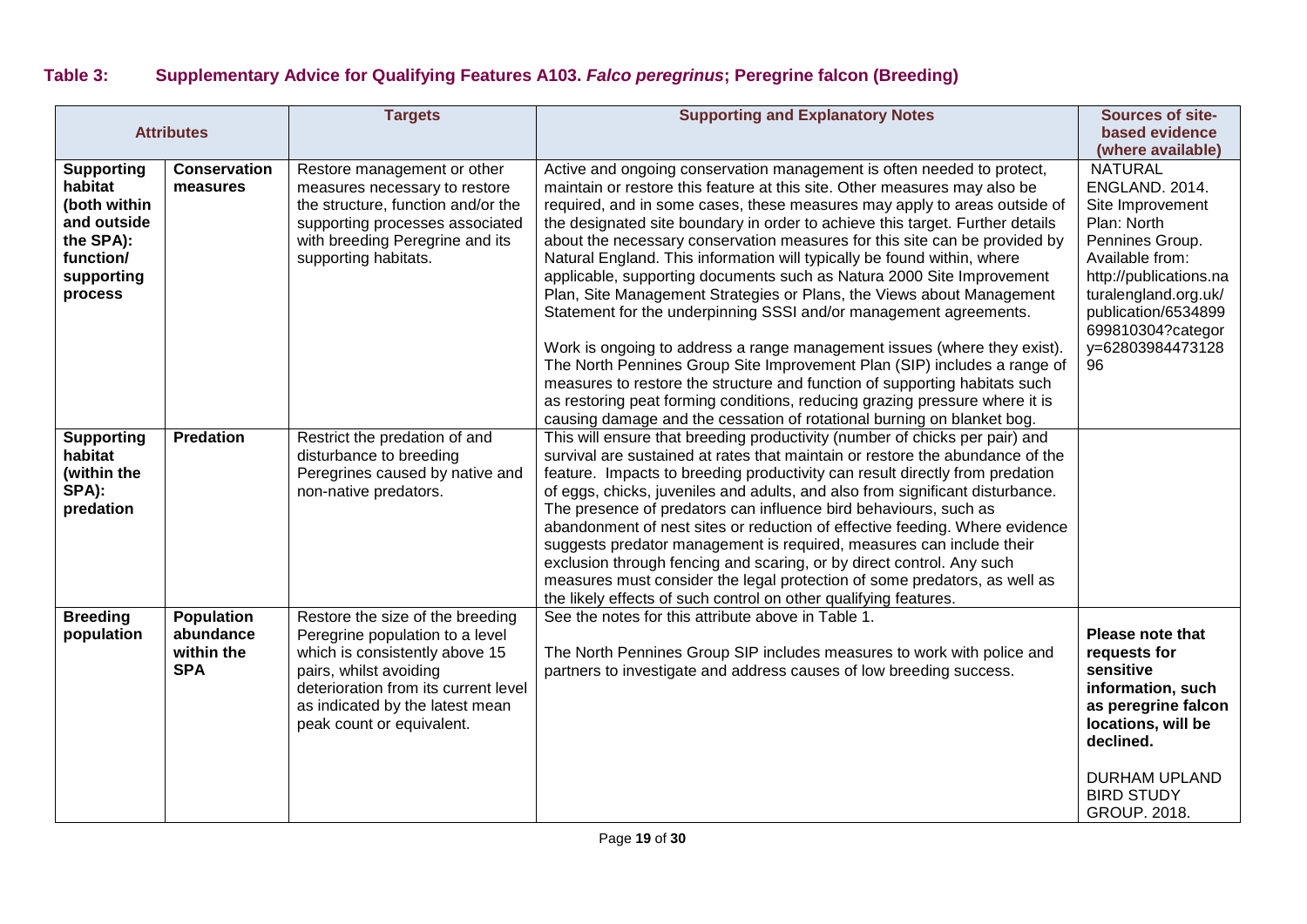|                   | <b>Targets</b> | <b>Supporting and Explanatory Notes</b> | Sources of site-                 |
|-------------------|----------------|-----------------------------------------|----------------------------------|
| <b>Attributes</b> |                |                                         | based evidence                   |
|                   |                |                                         | (where available)                |
|                   |                |                                         | <b>Upland SSSIs in</b>           |
|                   |                |                                         | County Durham -                  |
|                   |                |                                         | Assessment of                    |
|                   |                |                                         | <b>Current Status of</b>         |
|                   |                |                                         | Bird Assemblages.                |
|                   |                |                                         | Report to Natural                |
|                   |                |                                         | England.                         |
|                   |                |                                         | Unpublished report.              |
|                   |                |                                         | (Available from                  |
|                   |                |                                         | Natural England on               |
|                   |                |                                         | request).                        |
|                   |                |                                         | HOLT, C., MASON,                 |
|                   |                |                                         | N & KIRBY, J. 2018.              |
|                   |                |                                         | Data review for                  |
|                   |                |                                         | North Pennine                    |
|                   |                |                                         | Moors SPA and                    |
|                   |                |                                         | constituent SSSIs.               |
|                   |                |                                         | Report to Natural<br>England.    |
|                   |                |                                         | Unpublished report.              |
|                   |                |                                         | (Available from                  |
|                   |                |                                         | Natural England on               |
|                   |                |                                         | request).                        |
|                   |                |                                         |                                  |
|                   |                |                                         | <b>NATURAL</b>                   |
|                   |                |                                         | <b>ENGLAND FIELD</b>             |
|                   |                |                                         | <b>UNIT. 2017. Bird</b>          |
|                   |                |                                         | assemblage                       |
|                   |                |                                         | monitoring-<br>Appleby Fells and |
|                   |                |                                         | Moorhouse and                    |
|                   |                |                                         | Cross Fell SSSI.                 |
|                   |                |                                         |                                  |
|                   |                |                                         | SHEPHERD, K.                     |
|                   |                |                                         | 2007. North Pennine              |
|                   |                |                                         | Moors SPA:                       |
|                   |                |                                         | <b>Breeding Bird</b>             |
|                   |                |                                         | Survey 2005-2007.                |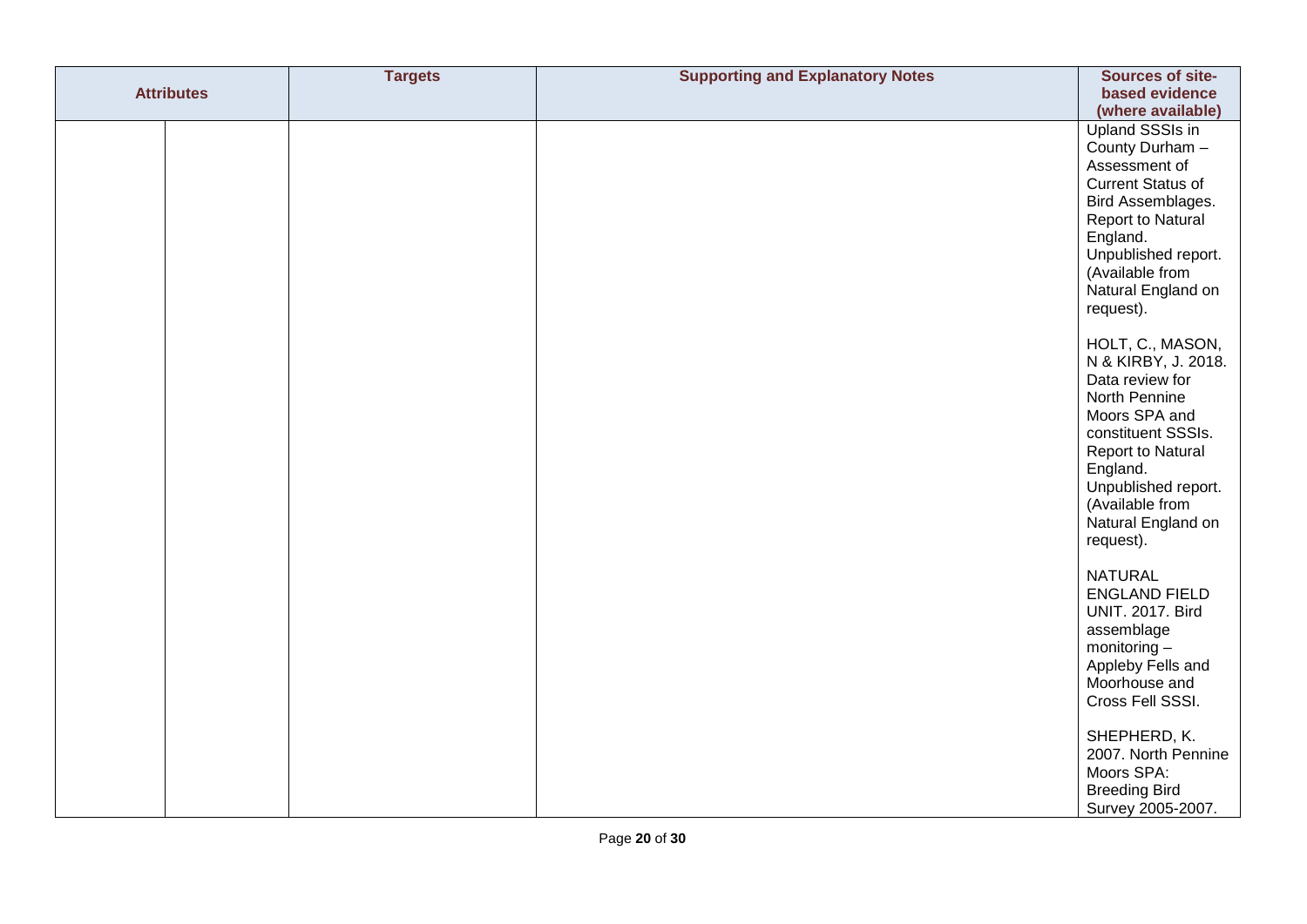| <b>Attributes</b>                                                                  |                                                                           | <b>Targets</b>                                                                                                                                                                                                                                                                                                                                                                                                             | <b>Supporting and Explanatory Notes</b>                                                                                                                                                                                                                                                                                                                                                                                                                                                                                                                                                                                                                 | Sources of site-<br>based evidence<br>(where available)                                                                                                                                                                                                                                                                                                                                                                                                                                                                                                                          |
|------------------------------------------------------------------------------------|---------------------------------------------------------------------------|----------------------------------------------------------------------------------------------------------------------------------------------------------------------------------------------------------------------------------------------------------------------------------------------------------------------------------------------------------------------------------------------------------------------------|---------------------------------------------------------------------------------------------------------------------------------------------------------------------------------------------------------------------------------------------------------------------------------------------------------------------------------------------------------------------------------------------------------------------------------------------------------------------------------------------------------------------------------------------------------------------------------------------------------------------------------------------------------|----------------------------------------------------------------------------------------------------------------------------------------------------------------------------------------------------------------------------------------------------------------------------------------------------------------------------------------------------------------------------------------------------------------------------------------------------------------------------------------------------------------------------------------------------------------------------------|
|                                                                                    |                                                                           |                                                                                                                                                                                                                                                                                                                                                                                                                            |                                                                                                                                                                                                                                                                                                                                                                                                                                                                                                                                                                                                                                                         | <b>Report to Natural</b><br>England.<br>Unpublished report.<br>(Available from<br>Natural England on<br>request).                                                                                                                                                                                                                                                                                                                                                                                                                                                                |
| <b>Supporting</b><br>habitat<br>(within the<br>SPA): extent<br>and<br>distribution | <b>Extent and</b><br>distribution of<br>supporting<br>breeding<br>habitat | Maintain the extent, distribution<br>and availability of suitable<br>breeding habitat which supports<br>Peregrine for all necessary<br>stages of its breeding cycle<br>(courtship, nesting, feeding):<br>Extent of cliffs and crags<br>with low disturbance,<br>Maintain 61,094.00ha of<br>$\bullet$<br>blanket bog<br>Maintain 618.09ha of wet<br>$\bullet$<br>heath<br>Maintain 46,502.82ha of<br>$\bullet$<br>dry heath | Cliffs and crags are the most important supporting habitat as they are used<br>for nesting. Surrounding habitats are used more for feeding.<br>Conserving or restoring the extent of supporting habitats and their range will<br>be key to maintaining the site's ability and capacity to support the SPA<br>population. The information available on the extent and distribution of<br>supporting habitat used by the feature may be approximate depending to<br>the nature, age and accuracy of data collection.<br>The extent of acid and neutral grasslands used as feeding and roosting<br>grounds is not known, both within and without the site. | Habitat information<br>for the<br>Northumberland and<br>Durham part of the<br>SPA:<br><b>ENGLISH NATURE.</b><br>2002. N2K NVC<br>Survey. Unpublished<br>data. (Available from<br>Natural England on<br>request.)<br>Habitat information<br>for the Cumbria part<br>of the SPA:<br><b>ENGLISH NATURE.</b><br>1999. 1999 NVC<br>Survey of Appleby<br>Fells. Unpublished<br>data. (Available from<br>Natural England on<br>request.)<br>RSPB. 1999. Upland<br><b>Vegetation Condition</b><br>Assessment,<br>Unpublished data,<br>(Available from<br>Natural England on<br>request.) |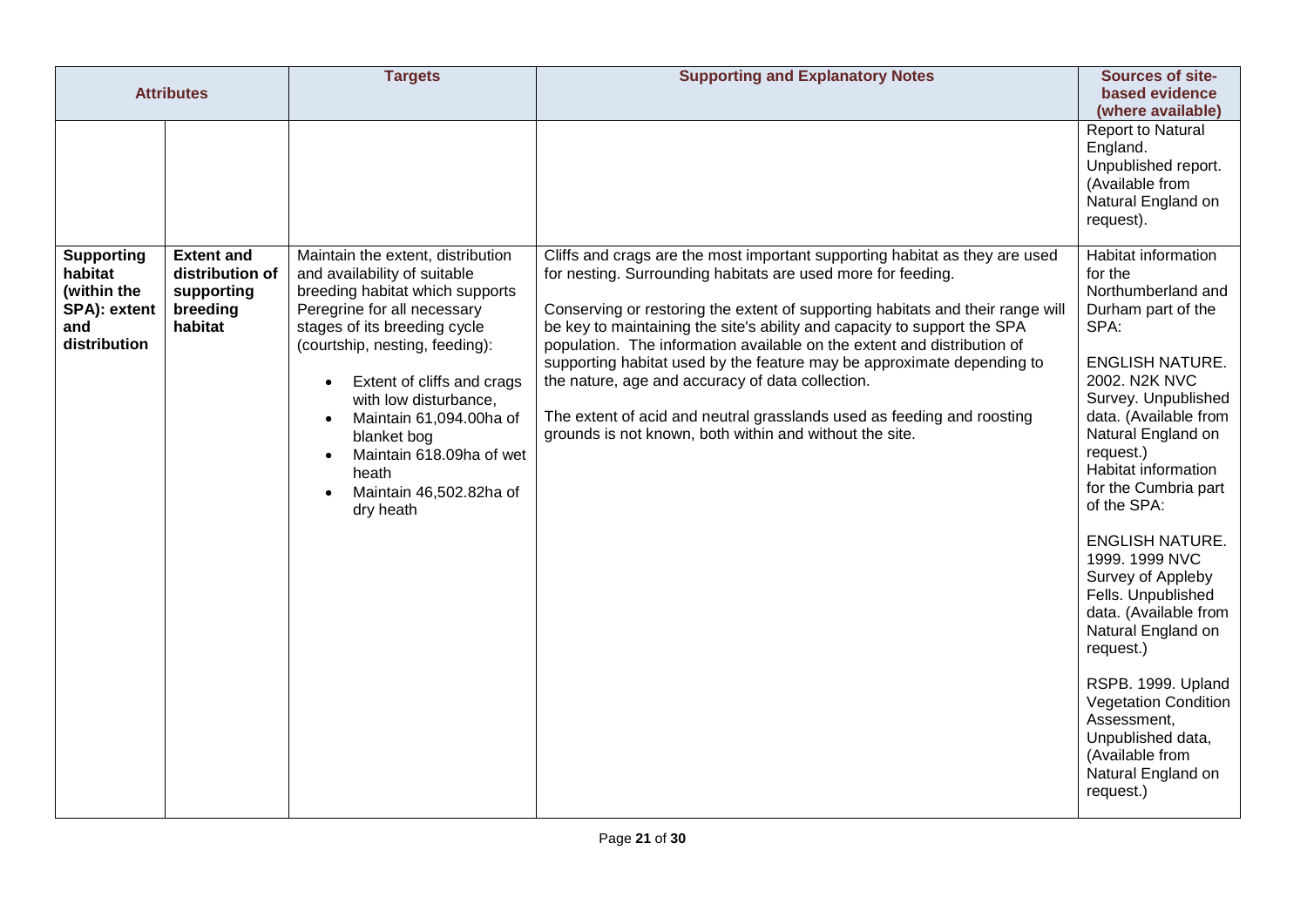|                                                                     | <b>Attributes</b>                                                  | <b>Targets</b>                                                                                                                                                                                                                       | <b>Supporting and Explanatory Notes</b>                                                                                                                                                                                                                                                                                                                                                                                                                                                                                                                                                                                                                                                                                                                                                                                                                                                                                                                                                                                                                                                                                                                            | Sources of site-<br>based evidence<br>(where available)                                                                                                                                                                                                                                                                    |
|---------------------------------------------------------------------|--------------------------------------------------------------------|--------------------------------------------------------------------------------------------------------------------------------------------------------------------------------------------------------------------------------------|--------------------------------------------------------------------------------------------------------------------------------------------------------------------------------------------------------------------------------------------------------------------------------------------------------------------------------------------------------------------------------------------------------------------------------------------------------------------------------------------------------------------------------------------------------------------------------------------------------------------------------------------------------------------------------------------------------------------------------------------------------------------------------------------------------------------------------------------------------------------------------------------------------------------------------------------------------------------------------------------------------------------------------------------------------------------------------------------------------------------------------------------------------------------|----------------------------------------------------------------------------------------------------------------------------------------------------------------------------------------------------------------------------------------------------------------------------------------------------------------------------|
|                                                                     |                                                                    |                                                                                                                                                                                                                                      |                                                                                                                                                                                                                                                                                                                                                                                                                                                                                                                                                                                                                                                                                                                                                                                                                                                                                                                                                                                                                                                                                                                                                                    | <b>RSPB. 1995. NVC</b><br>Survey. Unpublished<br>data, (Available from<br>Natural England on<br>request.)<br>Habitat information<br>for the North<br>Yorkshire part of the<br>SPA:<br><b>ENGLISH NATURE.</b><br>2004. North<br>Pennines Survey.<br>Unpublished data.<br>(Available from<br>Natural England on<br>request.) |
| <b>Supporting</b><br>habitat<br>(within the<br>SPA):<br>disturbance | <b>Minimising</b><br>disturbance<br>caused by<br>human<br>activity | Reduce the frequency, duration<br>and/or intensity of disturbance<br>affecting nesting, roosting,<br>foraging, feeding, moulting<br>and/or loafing birds that the<br>breeding Peregrine population is<br>not significantly disturbed | The nature, scale, timing and duration of some human activities can result in<br>the disturbance of birds at a level that may substantially affect their<br>behaviour, and consequently affect the long-term viability of the population.<br>Such disturbing effects can for example result in changes to feeding or<br>roosting behaviour, increases in energy expenditure due to increased flight,<br>abandonment of nest sites and desertion of supporting habitat (both within<br>or outside the designated site boundary where appropriate). This may<br>undermine successful nesting, rearing, feeding and/or roosting, and/or may<br>reduce the availability of suitable habitat as birds are displaced and their<br>distribution within the site contracts. Disturbance associated with human<br>activity may take a variety of forms including noise, light, sound, vibration,<br>trampling, presence of people, animals and structures.<br>The North Pennines Group SIP includes recommendations to reduce<br>disturbance (during the breeding season). Recreational activities such as<br>rock climbing can cause particular disturbance to peregrines. | <b>NATURAL</b><br>ENGLAND. 2014.<br>Site Improvement<br>Plan: North<br>Pennines Group.<br>Available from:<br>http://publications.na<br>turalengland.org.uk/<br>publication/6534899<br>699810304?categor<br>y=62803984473128<br>96                                                                                          |
| <b>Supporting</b><br>habitat<br>(both within                        | Landscape                                                          | Maintain the amount of open and<br>unobstructed terrain within close<br>proximity to inaccessible cliffs,                                                                                                                            | This feature is known to favour large areas of open terrain, largely free of<br>obstructions, in and around its nesting, roosting and feeding areas. Often<br>there is a need to maintain an unobstructed line of sight within nesting,                                                                                                                                                                                                                                                                                                                                                                                                                                                                                                                                                                                                                                                                                                                                                                                                                                                                                                                            |                                                                                                                                                                                                                                                                                                                            |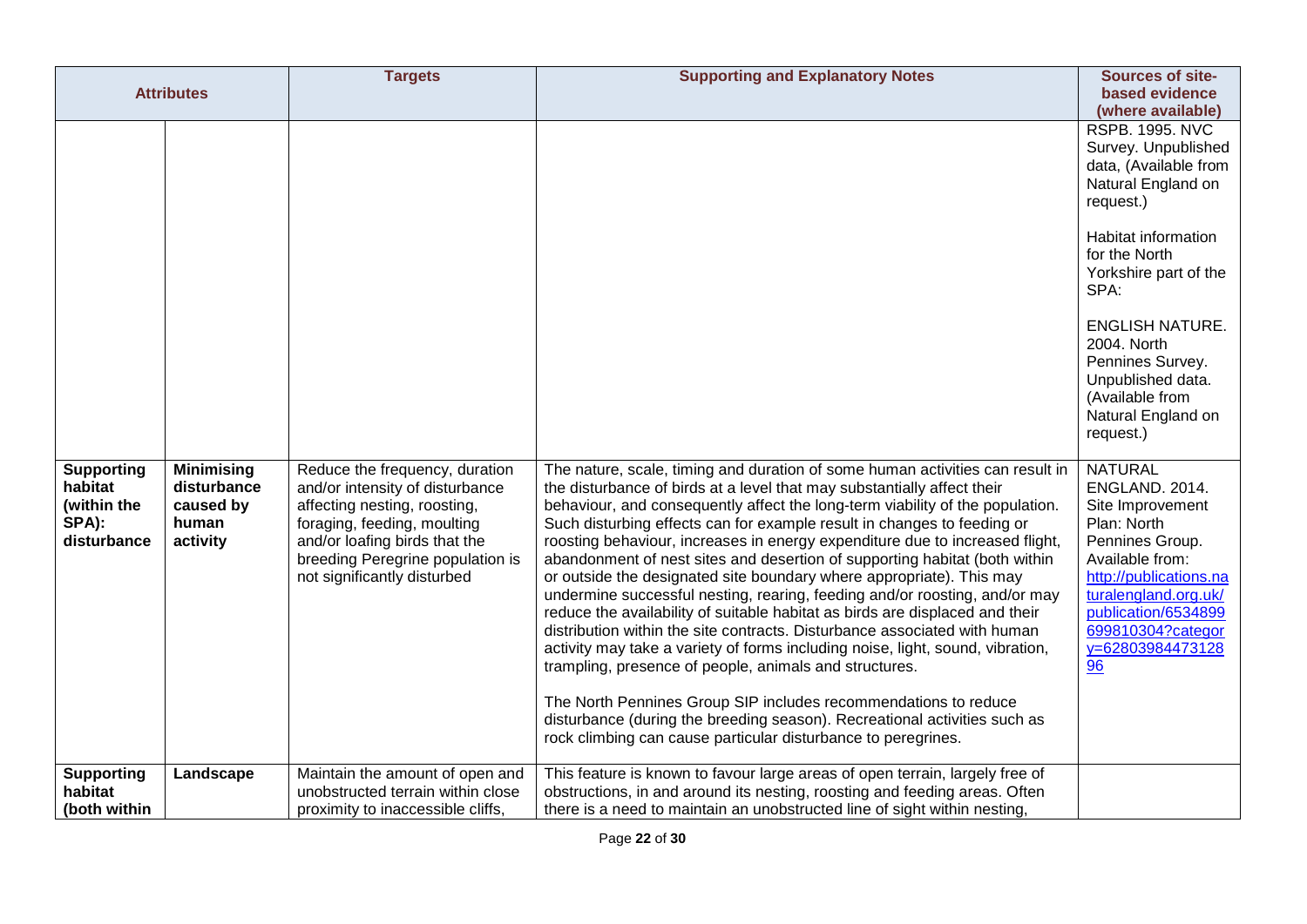| <b>Attributes</b>                                                                                                    |                                                         | <b>Targets</b>                                                                                                                                                                                                                                       | <b>Supporting and Explanatory Notes</b>                                                                                                                                                                                                                                                                                                                                                                                                                                                                                                                                                                                                                                                                                                                                                                                                          | <b>Sources of site-</b><br>based evidence<br>(where available)                                                                                                                                                          |
|----------------------------------------------------------------------------------------------------------------------|---------------------------------------------------------|------------------------------------------------------------------------------------------------------------------------------------------------------------------------------------------------------------------------------------------------------|--------------------------------------------------------------------------------------------------------------------------------------------------------------------------------------------------------------------------------------------------------------------------------------------------------------------------------------------------------------------------------------------------------------------------------------------------------------------------------------------------------------------------------------------------------------------------------------------------------------------------------------------------------------------------------------------------------------------------------------------------------------------------------------------------------------------------------------------------|-------------------------------------------------------------------------------------------------------------------------------------------------------------------------------------------------------------------------|
| and outside<br>the SPA):<br>structure                                                                                |                                                         | crags or tall structures                                                                                                                                                                                                                             | feeding or roosting habitat to detect approaching predators, or to ensure<br>visibility of displaying behaviour. An open landscape may also be required to<br>facilitate movement of birds between the SPA and any off-site supporting<br>habitat.                                                                                                                                                                                                                                                                                                                                                                                                                                                                                                                                                                                               |                                                                                                                                                                                                                         |
| <b>Supporting</b><br>habitat<br>(both within<br>and outside<br>the SPA):<br>function/<br>supporting<br>process       | Food<br>availability<br>within<br>supporting<br>habitat | Restore overall availability of<br>small and medium sized birds<br>within feeding habitat used by<br>breeding Peregrines.                                                                                                                            | The availability of an abundant food supply is critically important for<br>successful breeding, adult fitness and survival and the overall sustainability<br>of the population. As a result, inappropriate management and direct or<br>indirect impacts which may affect the distribution, abundance and availability<br>of prey may adversely affect the population.<br>The peregrine feeds primarily on birds, which it catches in flight. Feral<br>pigeons are favourite prey wherever they are freely available, though a wide<br>range of birds are taken, ranging in size from goldcrest to woodpigeon. This<br>generalist diet allows peregrines to exist wherever there are good mixed bird<br>populations. They sometimes take small mammals, and there are records of<br>occasional amphibians, lizards and large insects being taken. |                                                                                                                                                                                                                         |
| <b>Supporting</b><br>habitat<br>(within the<br>SPA):<br>function/<br>supporting<br>process<br><b>Version Control</b> | Air quality                                             | Restore as necessary the<br>concentrations and deposition of<br>air pollutants to below the site-<br>relevant Critical Load or Level<br>values given for this feature of<br>the site on the Air Pollution<br>Information System<br>(www.apis.ac.uk). | See notes for this attribute above in Table 1.                                                                                                                                                                                                                                                                                                                                                                                                                                                                                                                                                                                                                                                                                                                                                                                                   | More information<br>about site-relevant<br><b>Critical Loads and</b><br>Levels for this SPA<br>is available by using<br>the 'search by site'<br>tool on the Air<br>Pollution Information<br>System<br>(www.apis.ac.uk). |
| Advice last updated: n/a                                                                                             |                                                         |                                                                                                                                                                                                                                                      |                                                                                                                                                                                                                                                                                                                                                                                                                                                                                                                                                                                                                                                                                                                                                                                                                                                  |                                                                                                                                                                                                                         |
|                                                                                                                      |                                                         | Variations from national feature-framework of integrity-guidance:<br>"Water quality/quantity" has been deleted as is unlikely to be relevant for this feature.                                                                                       |                                                                                                                                                                                                                                                                                                                                                                                                                                                                                                                                                                                                                                                                                                                                                                                                                                                  |                                                                                                                                                                                                                         |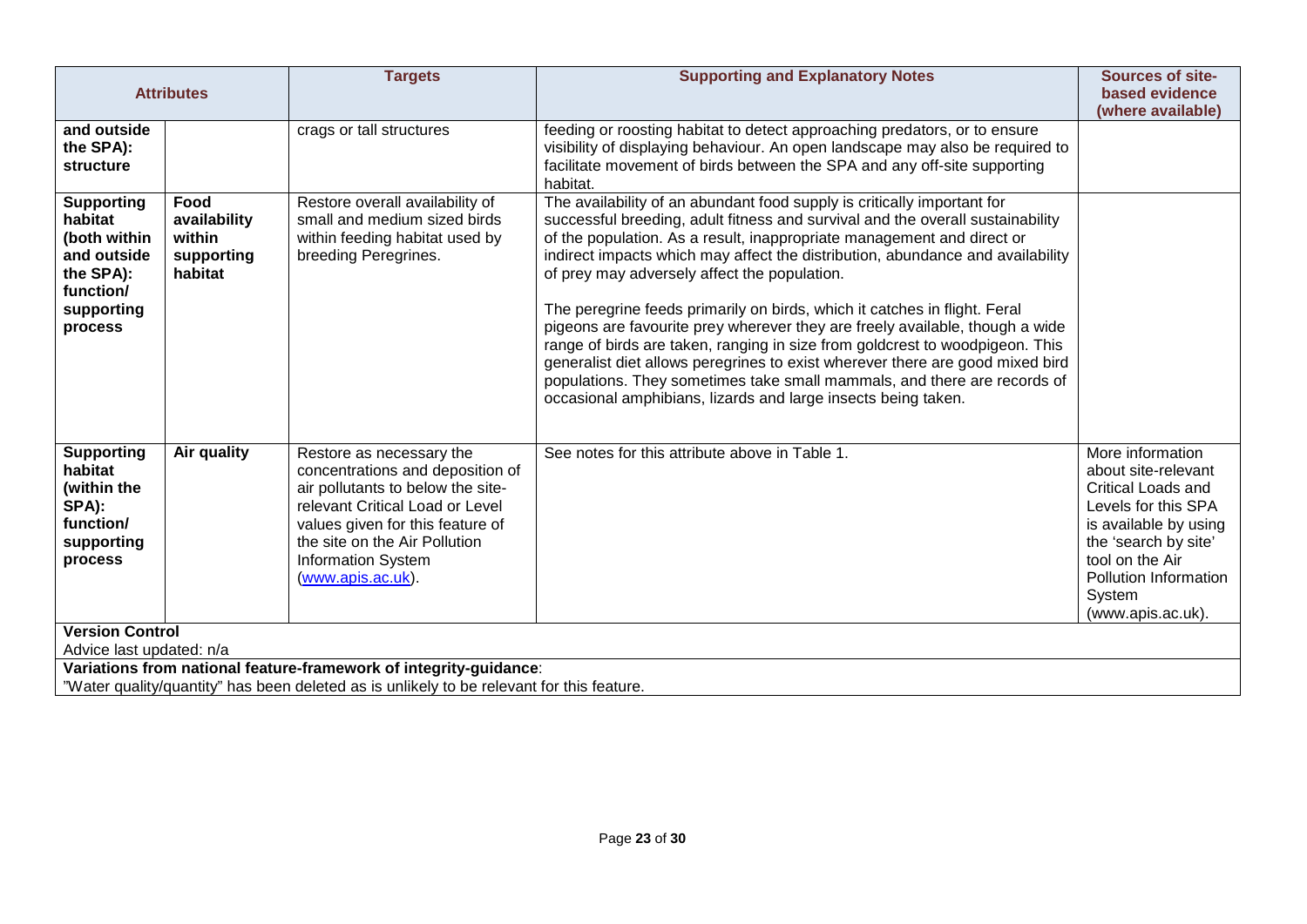### **Table 4: Supplementary Advice for Qualifying Features: A140.** *Pluvialis apricaria***; European golden plover (Breeding)**

| <b>Attributes</b>                                                                                              |                                 | <b>Targets</b>                                                                                                                                                                                          | <b>Supporting and Explanatory Notes</b>                                                                                                                                                                                                                                                                                                                                                                                                                                                                                                                                                                                                                                                                                                                                                                                        | <b>Sources of site-based</b>                                                                                                                                                                                     |
|----------------------------------------------------------------------------------------------------------------|---------------------------------|---------------------------------------------------------------------------------------------------------------------------------------------------------------------------------------------------------|--------------------------------------------------------------------------------------------------------------------------------------------------------------------------------------------------------------------------------------------------------------------------------------------------------------------------------------------------------------------------------------------------------------------------------------------------------------------------------------------------------------------------------------------------------------------------------------------------------------------------------------------------------------------------------------------------------------------------------------------------------------------------------------------------------------------------------|------------------------------------------------------------------------------------------------------------------------------------------------------------------------------------------------------------------|
|                                                                                                                |                                 |                                                                                                                                                                                                         |                                                                                                                                                                                                                                                                                                                                                                                                                                                                                                                                                                                                                                                                                                                                                                                                                                | evidence (where                                                                                                                                                                                                  |
|                                                                                                                |                                 |                                                                                                                                                                                                         |                                                                                                                                                                                                                                                                                                                                                                                                                                                                                                                                                                                                                                                                                                                                                                                                                                | available)                                                                                                                                                                                                       |
| <b>Supporting</b><br>habitat<br>(both within<br>and outside<br>the SPA):<br>function/<br>supporting<br>process | <b>Conservation</b><br>measures | Restore management or other<br>measures necessary to restore<br>the structure, function and/or<br>the supporting processes<br>associated with breeding<br>Golden Plover and its<br>supporting habitats. | Active and ongoing conservation management is often needed to protect,<br>maintain or restore this feature at this site. Other measures may also be<br>required, and in some cases, these measures may apply to areas<br>outside of the designated site boundary in order to achieve this target.<br>Further details about the necessary conservation measures for this site<br>can be provided by Natural England. This information will typically be<br>found within, where applicable, supporting documents such as Natura<br>2000 Site Improvement Plan, Site Management Strategies or Plans, the<br>Views about Management Statement for the underpinning SSSI and/or<br>management agreements.                                                                                                                           | NATURAL ENGLAND.<br>2014. Site Improvement<br>Plan: North Pennines<br>Group. Available from:<br>http://publications.natur<br>alengland.org.uk/public<br>ation/653489969981030<br>4?category=628039844<br>7312896 |
|                                                                                                                |                                 |                                                                                                                                                                                                         | Work is ongoing to address a range management issues (where they<br>exist). The North Pennines Group Site Improvement Plan (SIP) includes<br>a range of measures to restore the structure and function of supporting<br>habitats such as restoring peat forming conditions, reducing grazing<br>pressure where it is causing damage and the cessation of rotational<br>burning on blanket bog.                                                                                                                                                                                                                                                                                                                                                                                                                                 |                                                                                                                                                                                                                  |
| <b>Supporting</b><br>habitat<br>(within the<br>SPA):<br>predation                                              | <b>Predation</b>                | Restrict the predation of and<br>disturbance to breeding Golden<br>Plover caused by native and<br>non-native predators.                                                                                 | This will ensure that breeding productivity (number of chicks per pair)<br>and survival are sustained at rates that maintain or restore the<br>abundance of the feature. Impacts to breeding productivity can result<br>directly from predation of eggs, chicks, juveniles and adults, and also<br>from significant disturbance.<br>The presence of predators can influence bird behaviours, such as<br>abandonment of nest sites or reduction of effective feeding. Where<br>evidence suggests predator management is required, measures can<br>include their exclusion through fencing and scaring, habitat improvement<br>(e.g. re-wetting) or by direct control. Any such measures must consider<br>the legal protection of some predators, as well as the likely effects of<br>such control on other qualifying features. |                                                                                                                                                                                                                  |
| <b>Supporting</b><br>habitat<br>(within the<br>SPA):<br>function/<br>supporting                                | Air quality                     | Restore as necessary the<br>concentrations and deposition<br>of air pollutants to below the<br>site-relevant Critical Load or<br>Level values given for this<br>feature of the site on the Air          | See the notes for this attribute above.                                                                                                                                                                                                                                                                                                                                                                                                                                                                                                                                                                                                                                                                                                                                                                                        | More information about<br>site-relevant Critical<br>Loads and Levels for<br>this SPA is available by<br>using the 'search by<br>site' tool on the Air                                                            |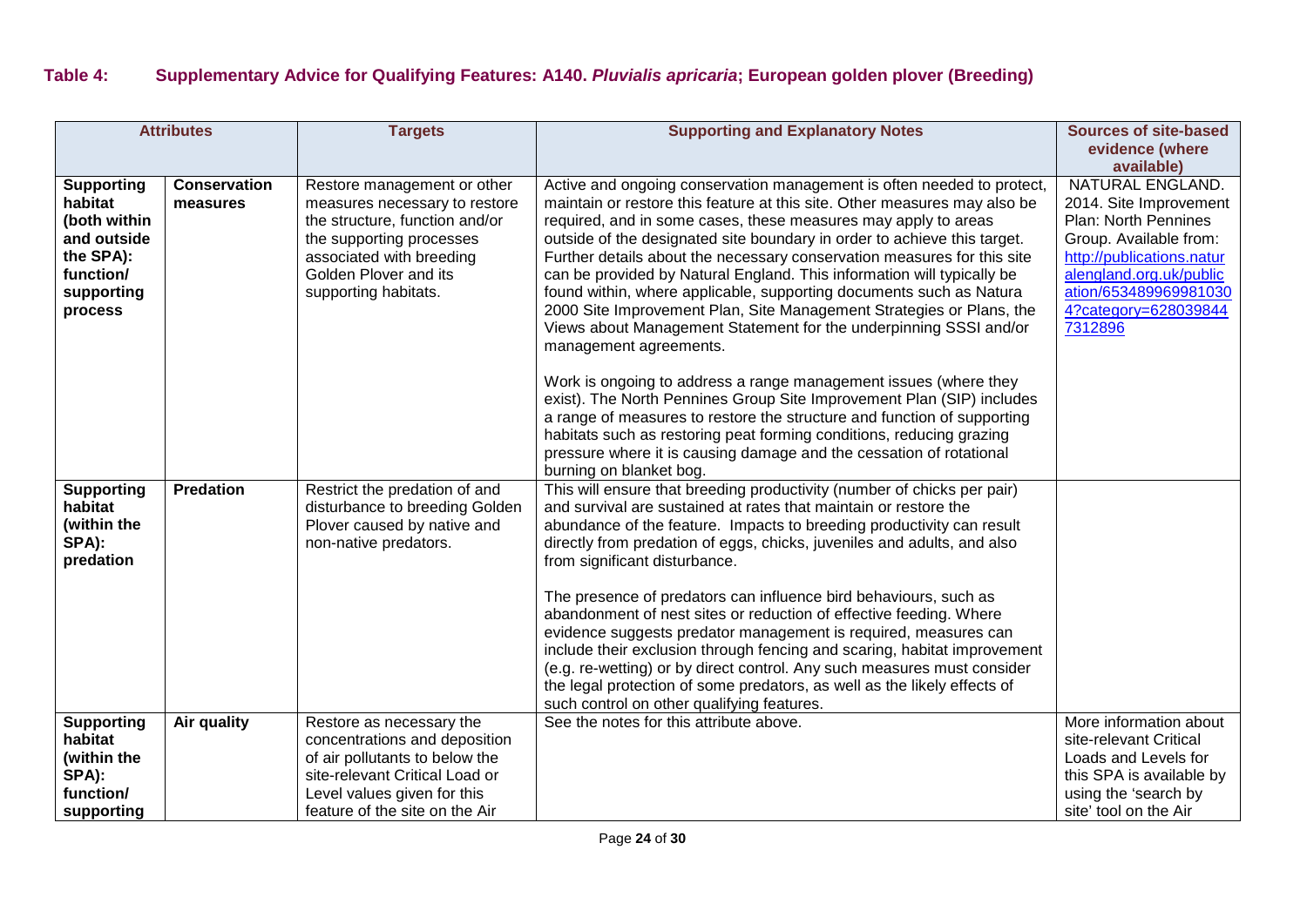| <b>Attributes</b>             |                                                  | <b>Targets</b>                                                                                                                                                                                                                                     | <b>Supporting and Explanatory Notes</b>                                                                                                                                                                                                                                                                                                                                                                       | <b>Sources of site-based</b>                                                                                                                                                                                                                                                                                                                                                                                                                                                                                                                             |
|-------------------------------|--------------------------------------------------|----------------------------------------------------------------------------------------------------------------------------------------------------------------------------------------------------------------------------------------------------|---------------------------------------------------------------------------------------------------------------------------------------------------------------------------------------------------------------------------------------------------------------------------------------------------------------------------------------------------------------------------------------------------------------|----------------------------------------------------------------------------------------------------------------------------------------------------------------------------------------------------------------------------------------------------------------------------------------------------------------------------------------------------------------------------------------------------------------------------------------------------------------------------------------------------------------------------------------------------------|
|                               |                                                  |                                                                                                                                                                                                                                                    |                                                                                                                                                                                                                                                                                                                                                                                                               | evidence (where                                                                                                                                                                                                                                                                                                                                                                                                                                                                                                                                          |
|                               |                                                  |                                                                                                                                                                                                                                                    |                                                                                                                                                                                                                                                                                                                                                                                                               | available)                                                                                                                                                                                                                                                                                                                                                                                                                                                                                                                                               |
| process                       |                                                  | Pollution Information System                                                                                                                                                                                                                       |                                                                                                                                                                                                                                                                                                                                                                                                               | Pollution Information                                                                                                                                                                                                                                                                                                                                                                                                                                                                                                                                    |
|                               |                                                  | (www.apis.ac.uk).                                                                                                                                                                                                                                  |                                                                                                                                                                                                                                                                                                                                                                                                               | System                                                                                                                                                                                                                                                                                                                                                                                                                                                                                                                                                   |
|                               |                                                  |                                                                                                                                                                                                                                                    |                                                                                                                                                                                                                                                                                                                                                                                                               | (www.apis.ac.uk).                                                                                                                                                                                                                                                                                                                                                                                                                                                                                                                                        |
| <b>Breeding</b><br>population | <b>Population</b><br>abundance<br>within the SPA | Maintain the size of the<br>breeding Golden Plover<br>population at a level which is<br>consistently above 4,171 pairs,<br>whilst avoiding deterioration<br>from its current level as<br>indicated by the latest mean<br>peak count or equivalent. | See the notes for this attribute above. This figure from the 2005-2007<br>represents a snapshot of the population within a very limited timeframe.<br>Golden plovers have been monitored very poorly in the past, particularly<br>up until the mid-1990s, so there is little information about long term<br>trends. Further monitoring and research may help to determine a<br>sustainable population target. | <b>DURHAM UPLAND</b><br><b>BIRD STUDY GROUP.</b><br>2018. Upland SSSIs in<br>County Durham -<br><b>Assessment of Current</b><br><b>Status of Bird</b><br>Assemblages. Report to<br>Natural England.<br>Unpublished report.<br>(Available from Natural<br>England on request).<br>HOLT, C., MASON, N &<br>KIRBY, J. 2018. Data<br>review for North<br>Pennine Moors SPA<br>and constituent SSSIs.<br>Report to Natural<br>England. Unpublished<br>report. (Available from<br>Natural England on<br>request).<br>SHEPHERD, K. 2007.<br>North Pennine Moors |
|                               |                                                  |                                                                                                                                                                                                                                                    |                                                                                                                                                                                                                                                                                                                                                                                                               | SPA: Breeding Bird<br>Survey 2005-2007.<br>Report to Natural<br>England. Unpublished<br>report. (Available from                                                                                                                                                                                                                                                                                                                                                                                                                                          |
|                               |                                                  |                                                                                                                                                                                                                                                    |                                                                                                                                                                                                                                                                                                                                                                                                               | Natural England on                                                                                                                                                                                                                                                                                                                                                                                                                                                                                                                                       |
|                               | <b>Extent and</b>                                |                                                                                                                                                                                                                                                    |                                                                                                                                                                                                                                                                                                                                                                                                               | request).<br>Habitat information for                                                                                                                                                                                                                                                                                                                                                                                                                                                                                                                     |
| <b>Supporting</b><br>habitat  | distribution of                                  | Maintain the extent, distribution<br>and availability of suitable                                                                                                                                                                                  | Conserving or restoring the extent of supporting habitats and their range<br>will be key to maintaining the site's ability and capacity to support the                                                                                                                                                                                                                                                        | the Northumberland and                                                                                                                                                                                                                                                                                                                                                                                                                                                                                                                                   |
| (within the                   |                                                  |                                                                                                                                                                                                                                                    |                                                                                                                                                                                                                                                                                                                                                                                                               |                                                                                                                                                                                                                                                                                                                                                                                                                                                                                                                                                          |
|                               | supporting                                       | breeding habitat which supports                                                                                                                                                                                                                    | SPA population. The information available on the extent and distribution                                                                                                                                                                                                                                                                                                                                      | Durham part of the                                                                                                                                                                                                                                                                                                                                                                                                                                                                                                                                       |
| SPA): extent                  | breeding                                         | breeding Golden Plover for all                                                                                                                                                                                                                     | of supporting habitat used by the feature may be approximate depending                                                                                                                                                                                                                                                                                                                                        | SPA:                                                                                                                                                                                                                                                                                                                                                                                                                                                                                                                                                     |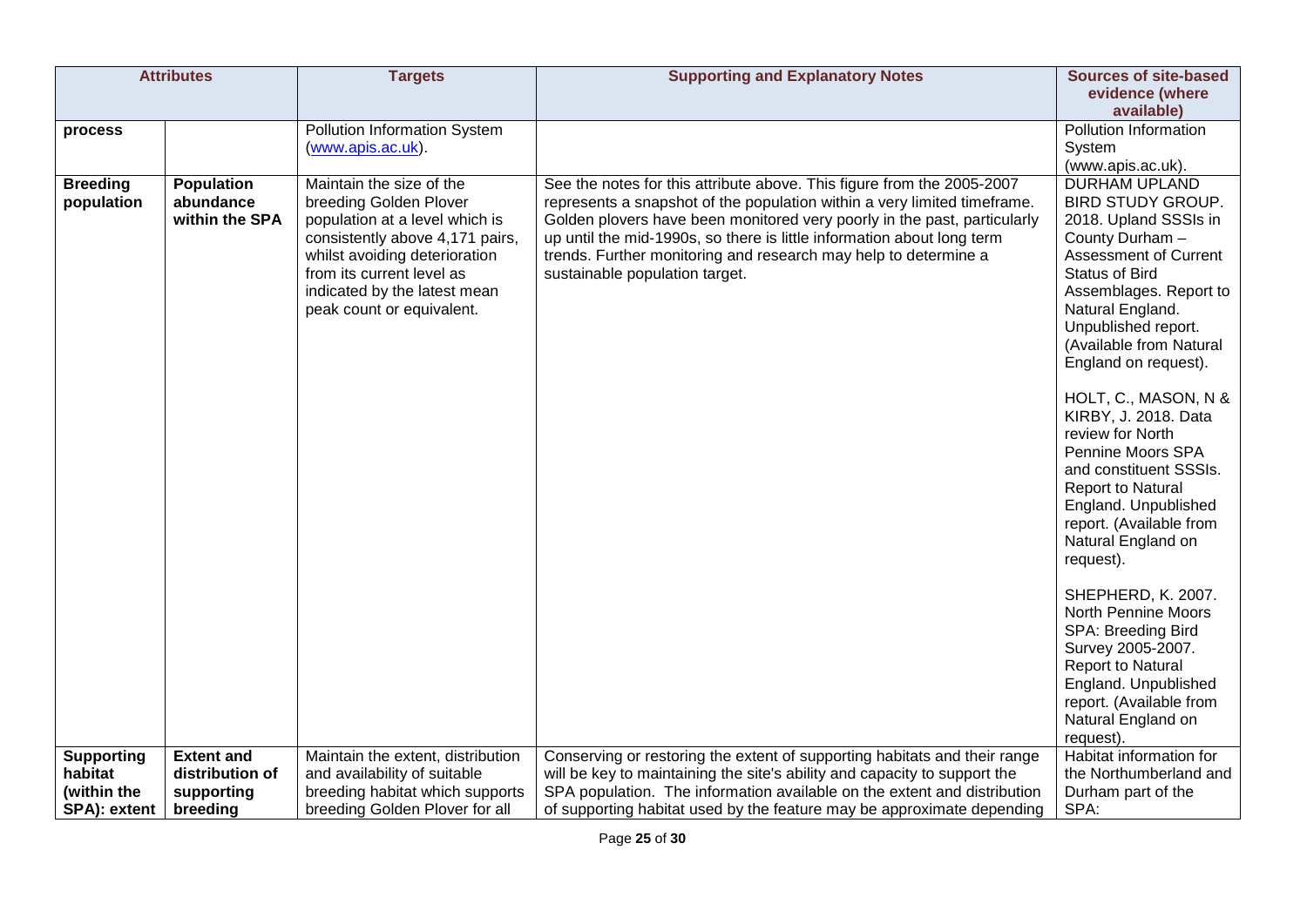| <b>Attributes</b>              | <b>Targets</b>                                                                                                                                                                                                                                                        | <b>Supporting and Explanatory Notes</b>                                                                                                                                                  | <b>Sources of site-based</b><br>evidence (where                                                                                                                                                                                                                                                                                                                                                                                                                                                                                                                                                                                                                                                                                                                                                                      |
|--------------------------------|-----------------------------------------------------------------------------------------------------------------------------------------------------------------------------------------------------------------------------------------------------------------------|------------------------------------------------------------------------------------------------------------------------------------------------------------------------------------------|----------------------------------------------------------------------------------------------------------------------------------------------------------------------------------------------------------------------------------------------------------------------------------------------------------------------------------------------------------------------------------------------------------------------------------------------------------------------------------------------------------------------------------------------------------------------------------------------------------------------------------------------------------------------------------------------------------------------------------------------------------------------------------------------------------------------|
| habitat<br>and<br>distribution | necessary stages of its<br>breeding cycle (courtship,<br>nesting, feeding):<br>Maintain 61,094.00ha<br>$\bullet$<br>of blanket bog<br>Maintain 618.09ha of<br>wet heath<br>Maintain 46,502.82ha<br>$\bullet$<br>of dry heath<br>Maintain 369.00ha of<br>montane heath | to the nature, age and accuracy of data collection.<br>The extent of acid and neutral grasslands used as feeding and roosting<br>grounds is not known, both within and without the site. | available)<br><b>ENGLISH NATURE.</b><br>2002. N2K NVC Survey.<br>Unpublished data.<br>(Available from Natural<br>England on request.)<br>Habitat information for<br>the Cumbria part of the<br>SPA:<br><b>ENGLISH NATURE.</b><br>1999. 1999 NVC Survey<br>of Appleby Fells and<br>Moorhouse and Cross<br>Fell. Unpublished data.<br>(Available from Natural<br>England on request.)<br>RSPB. 1999. Upland<br><b>Vegetation Condition</b><br>Assessment,<br>Unpublished data,<br>(Available from Natural<br>England on request.)<br><b>RSPB. 1995. NVC</b><br>Survey. Unpublished<br>data, (Available from<br>Natural England on<br>request.)<br>Habitat information for<br>the North Yorkshire part<br>of the SPA:<br><b>ENGLISH NATURE.</b><br>2004. North Pennines<br>Survey. Unpublished<br>data. (Available from |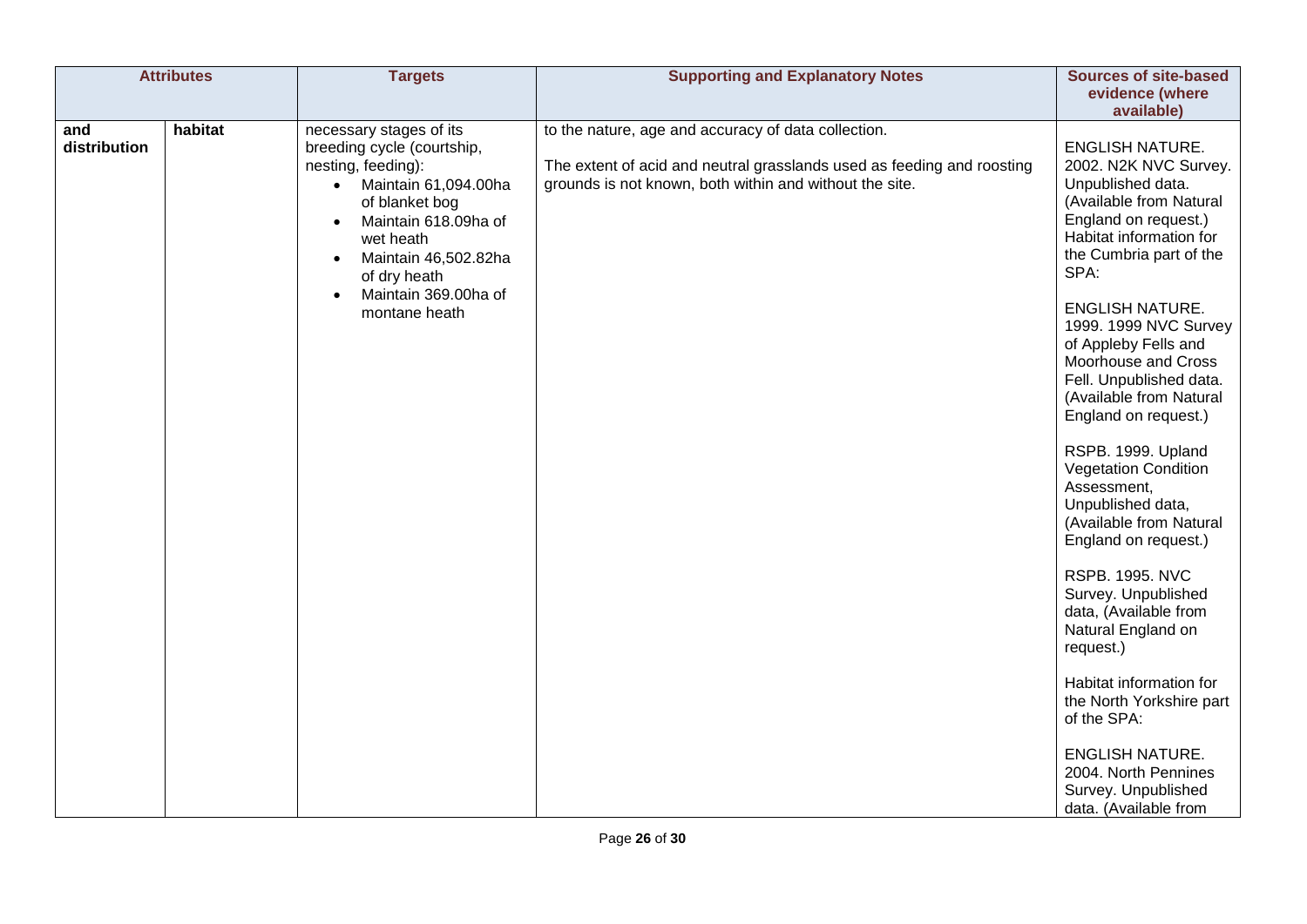| <b>Attributes</b>                                                                                              |                                                                 | <b>Targets</b>                                                                                                                                                                                                                                 | <b>Supporting and Explanatory Notes</b>                                                                                                                                                                                                                                                                                                                                                                                                                                                                                                                                                                                                                                                                                                                                                                                                                                                                                                                                                                                         | <b>Sources of site-based</b><br>evidence (where                                                                                                                                                                |
|----------------------------------------------------------------------------------------------------------------|-----------------------------------------------------------------|------------------------------------------------------------------------------------------------------------------------------------------------------------------------------------------------------------------------------------------------|---------------------------------------------------------------------------------------------------------------------------------------------------------------------------------------------------------------------------------------------------------------------------------------------------------------------------------------------------------------------------------------------------------------------------------------------------------------------------------------------------------------------------------------------------------------------------------------------------------------------------------------------------------------------------------------------------------------------------------------------------------------------------------------------------------------------------------------------------------------------------------------------------------------------------------------------------------------------------------------------------------------------------------|----------------------------------------------------------------------------------------------------------------------------------------------------------------------------------------------------------------|
|                                                                                                                |                                                                 |                                                                                                                                                                                                                                                |                                                                                                                                                                                                                                                                                                                                                                                                                                                                                                                                                                                                                                                                                                                                                                                                                                                                                                                                                                                                                                 | available)<br>Natural England on<br>request)                                                                                                                                                                   |
| <b>Supporting</b><br>habitat<br>(both within<br>and outside<br>the SPA):<br>function/<br>supporting<br>process | <b>Hydrology</b>                                                | Restore the area of damp or<br>waterlogged habitat used for<br>feeding by breeding Golden<br>Plover                                                                                                                                            | Changes in source, depth, duration, frequency, magnitude and timing of<br>water supply or flow can have important implications for this feature.<br>Such changes may affect the quality and suitability of habitats used by<br>birds for nesting, drinking, preening, rearing, feeding or roosting. Unless<br>these have already been undertaken, further site-specific investigations<br>may be required to fully inform conservation measures for this feature<br>and/or the likelihood of impacts on this attribute.<br>The North Pennines Group SIP includes measures to continue with grip<br>blocking and peatland restoration.                                                                                                                                                                                                                                                                                                                                                                                           | Information on whether<br>grip blocking or<br>peatland restoration has<br>been funded by agri-<br>environment within a<br>particular section of the<br>SPA is available from<br>Natural England on<br>request. |
| <b>Supporting</b><br>habitat<br>(within the<br>SPA):<br>structure                                              | Vegetation<br>characteristics                                   | Restore a mosaic [1:3] ratio of<br>short $(<5$ cm) to taller (10-15<br>cm) vegetation within nesting<br>areas.                                                                                                                                 | The height, cover, variation and composition of vegetation are often<br>important characteristics of habitats supporting this feature which enable<br>successful nesting/rearing/concealment/roosting. Many bird species will<br>have specific requirements that conservation measures will aim to<br>maintain, for others such requirements will be less clear.<br>Activities that may directly or indirectly affect the vegetation of supporting<br>habitats and modify these characteristics may adversely affect the<br>feature.<br>The North Pennines Group SIP includes measures to restore optimum<br>vegetation structure.                                                                                                                                                                                                                                                                                                                                                                                              |                                                                                                                                                                                                                |
| <b>Supporting</b><br>habitat<br>(within the<br>SPA):<br>minimising<br>disturbance                              | <b>Minimising</b><br>disturbance<br>caused by<br>human activity | Reduce the frequency, duration<br>and/or intensity of disturbance<br>affecting nesting, roosting,<br>foraging, feeding, moulting<br>and/or loafing birds so that the<br>breeding Golden Plover<br>population is not significantly<br>disturbed | The nature, scale, timing and duration of some human activities can<br>result in the disturbance of birds at a level that may substantially affect<br>their behaviour, and consequently affect the long-term viability of the<br>population. Such disturbing effects can for example result in changes to<br>feeding or roosting behaviour, increases in energy expenditure due to<br>increased flight, abandonment of nest sites and desertion of supporting<br>habitat (both within or outside the designated site boundary where<br>appropriate). This may undermine successful nesting, rearing, feeding<br>and/or roosting, and/or may reduce the availability of suitable habitat as<br>birds are displaced and their distribution within the site contracts.<br>Disturbance associated with human activity may take a variety of forms<br>including noise, light, sound, vibration, trampling, and the presence of<br>people, animals and structures.<br>Golden Plover are known to be sensitive to human disturbance at | YALDEN, P.E &<br>YALDEN, D.W. 1990.<br>Recreational<br>Disturbances of<br><b>Breeding Golden</b><br>Plovers. Biological<br>Conservation Vol 51<br>Issue 4.                                                     |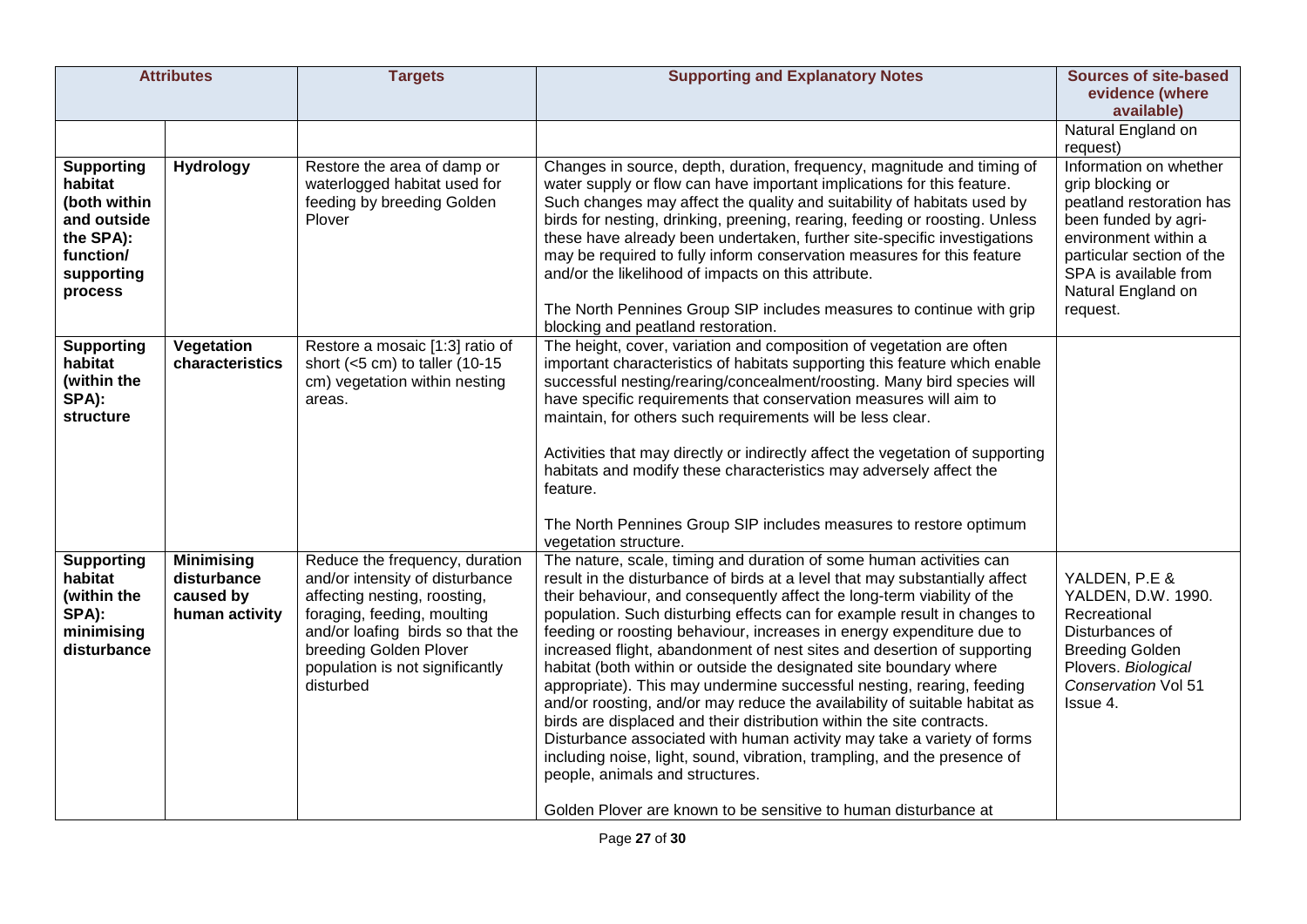|                                                                                                                | <b>Attributes</b>                                       | <b>Targets</b>                                                                                                                                                 | <b>Supporting and Explanatory Notes</b>                                                                                                                                                                                                                                                                                                                                                                                                                                                                                                                                                                                                                                                                                                                                                    | <b>Sources of site-based</b><br>evidence (where<br>available) |
|----------------------------------------------------------------------------------------------------------------|---------------------------------------------------------|----------------------------------------------------------------------------------------------------------------------------------------------------------------|--------------------------------------------------------------------------------------------------------------------------------------------------------------------------------------------------------------------------------------------------------------------------------------------------------------------------------------------------------------------------------------------------------------------------------------------------------------------------------------------------------------------------------------------------------------------------------------------------------------------------------------------------------------------------------------------------------------------------------------------------------------------------------------------|---------------------------------------------------------------|
|                                                                                                                |                                                         |                                                                                                                                                                | distances of about 200m. The North Pennines Group SIP includes<br>recommendations to reduce disturbance from vehicles and recreational<br>activity (during the breeding season).                                                                                                                                                                                                                                                                                                                                                                                                                                                                                                                                                                                                           |                                                               |
| <b>Supporting</b><br>habitat<br>(both within<br>and outside<br>the SPA):<br>structure                          | Landscape                                               | Maintain the amount of suitable<br>damp grassland feeding habitat<br>within 4 km of moorland nesting<br>areas.                                                 | This feature is known to favour large areas of open terrain, largely free of<br>obstructions, in and around its nesting, roosting and feeding areas.<br>Marginal or low-intensity grassland and marshy areas rich in invertebrate<br>food, adjacent to or nearby moorland nesting habitat, are important<br>feeding grounds in the summer.<br>Often there is a need to maintain an unobstructed line of sight within<br>nesting, feeding or roosting habitat to detect approaching predators, or to<br>ensure visibility of displaying behaviour. An open landscape may also be<br>required to facilitate movement of birds between the SPA and any off-site<br>supporting habitat.                                                                                                        |                                                               |
| <b>Supporting</b><br>habitat<br>(both within<br>and outside<br>the SPA):<br>structure                          | Landscape                                               | Maintain open and unobstructed<br>terrain within and around<br>nesting, roosting and feeding<br>sites used by breeding Golden<br>Plover.                       | This feature is known to favour large areas of open terrain, largely free of<br>obstructions, in and around its nesting, roosting and feeding areas. Often<br>there is a need to maintain an unobstructed line of sight within nesting,<br>feeding or roosting habitat to detect approaching predators, or to ensure<br>visibility of displaying behaviour. An open landscape may also be<br>required to facilitate movement of birds between the SPA and any off-site<br>supporting habitat.                                                                                                                                                                                                                                                                                              |                                                               |
| <b>Supporting</b><br>habitat<br>(both within<br>and outside<br>the SPA):<br>function<br>/supporting<br>process | Food<br>availability<br>within<br>supporting<br>habitat | Maintain the availability of key<br>prey items (e.g. earthworm,<br>leatherjackets, beetles, crane-<br>fly larvae) at prey sizes<br>preferred by Golden Plover. | The availability of an abundant food supply is critically important for<br>successful breeding, adult fitness and survival and the overall<br>sustainability of the population. As a result, inappropriate management<br>and direct or indirect impacts which may affect the distribution,<br>abundance and availability of prey may adversely affect the population.<br>For example, use of insecticides within feeding habitat can be<br>detrimental to the abundance of prey.<br>The diet of Golden Plover consists of invertebrates (mainly beetles,<br>crane-fly larvae and earthworms), and so marginal or low-intensity<br>grassland and marshy areas rich in invertebrate food, adjacent to or<br>nearby moorland nesting habitat, are important feeding grounds in the<br>summer. |                                                               |
| <b>Version Control</b><br>Advice last updated: n/a                                                             |                                                         |                                                                                                                                                                |                                                                                                                                                                                                                                                                                                                                                                                                                                                                                                                                                                                                                                                                                                                                                                                            |                                                               |